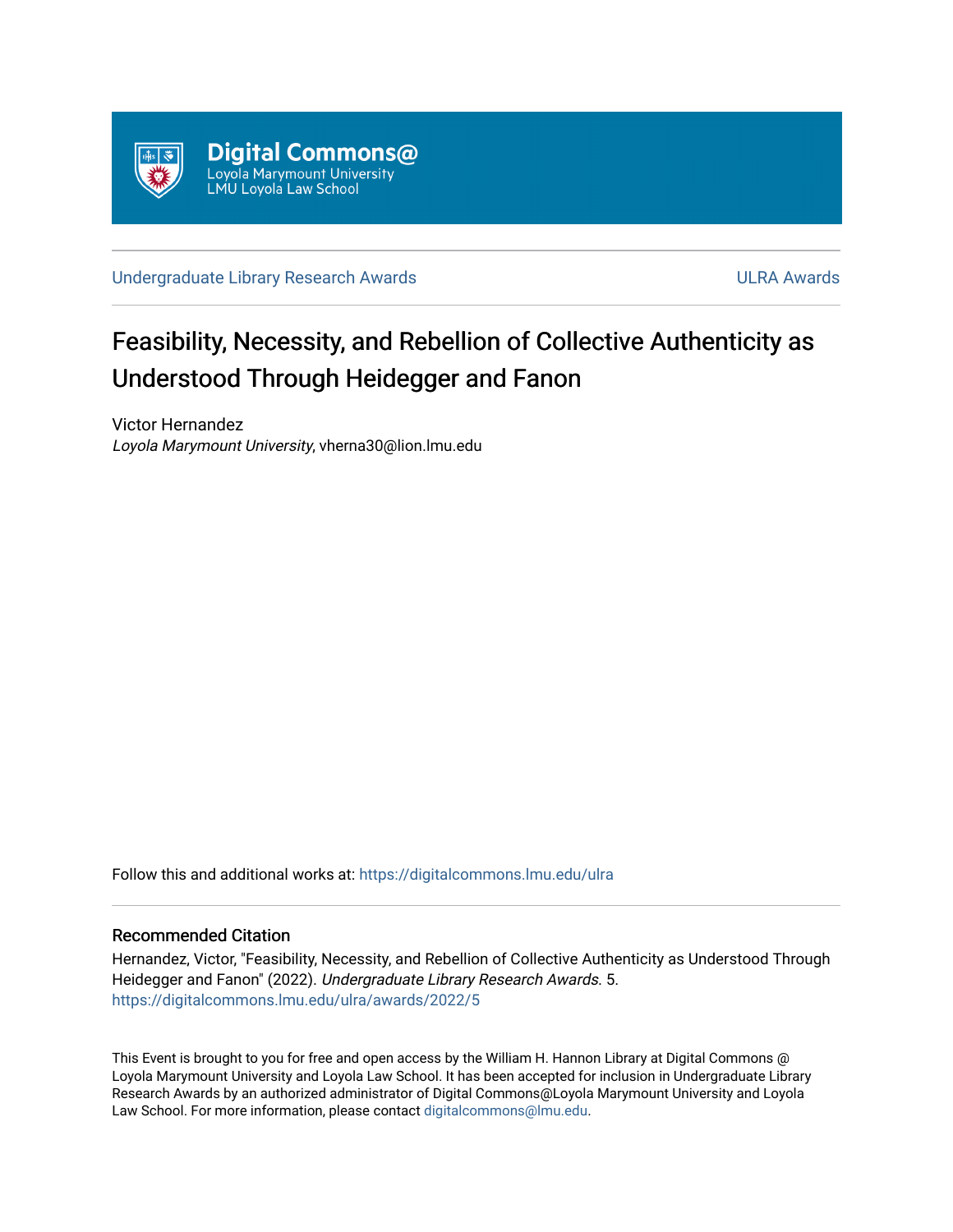# **Feasibility, Necessity, and Rebellion of Collective Authenticity as Understood Through Heidegger and Fanon**

In section 74 of his work *Being and Time*, Martin Heidegger expands on the theme of authenticity in a notable and perhaps unusual way. He suggests that in order to fully come back to an unrepressed ownership of its authenticity, Dasein must achieve authenticity in, with, and for its co-historical community, the achievement of which is coined as a 'destiny.'<sup>1</sup> This section is notable as *Being and Time*'s prior discussions regarding authenticity allude to the authenticity of Dasein in a singular sense, not of multiple Dasein joined together in community. Furthermore, considering that inauthenticity—the state from which Dasein's authenticity must arise out of—is rooted in Dasein's fallenness to the they-ness of the others, one may question whether section 74's concept of destiny and collective authenticity is a contradiction. Can Dasein escape inauthentic fallenness to the 'they' and truly come to its authentic self if it must bring others along on its escape attempt? Would maintaining such community be an instance of chaining oneself to the 'they', i.e., another recurring instance of fallenness into inauthenticity? Are liberal interpreters such as Salem-Wiseman correct in asserting that any external, non-individual elements of a Dasein's pursuit of authenticity always "entrench the dominion of *das Man"*? *2*

This paper aims to show that Dasein's historical thrownness, rather than the individual Dasein in itself, is what should be the main focus in regards to authenticity, and that once this distinction is drawn, the achievement of a collective authenticity is both feasible and indeed what follows *Being and Time*'s main line of argument on authenticity. <sup>3</sup> These considerations will

<sup>&</sup>lt;sup>1</sup> Martin Heidegger, *Being and Time*, trans. John MacQuarrie and Edward S. Robinson (Victoria: Must Have Books, 2021), 434-439.

<sup>2</sup> Jonathan Salem-Wiseman, "Heidegger's Dasein and the Liberal Conception of the Self" *Political Theory* 31, no. 4. (2003), 540, [https://doi.org/10.1177/0090591703251146](https://doi.org/10.1177%2F0090591703251146).

<sup>&</sup>lt;sup>3</sup> This is an important disclaimer that I encourage be read in its entirety. To responsibly write about Heidegger's philosophy, especially in relation to the topics that this paper takes on, I must note that in 1933, seven years after writing *Being and Time,* Heidegger notoriously and heinously joined the Nazi party of the then German Reich. There are a variety of contrasting accounts, interpretations, and affirmations amongst scholars on how this is to affect contemporary studies, discussions, and considerations of Heideggarian philosophical texts such as *Being and Time*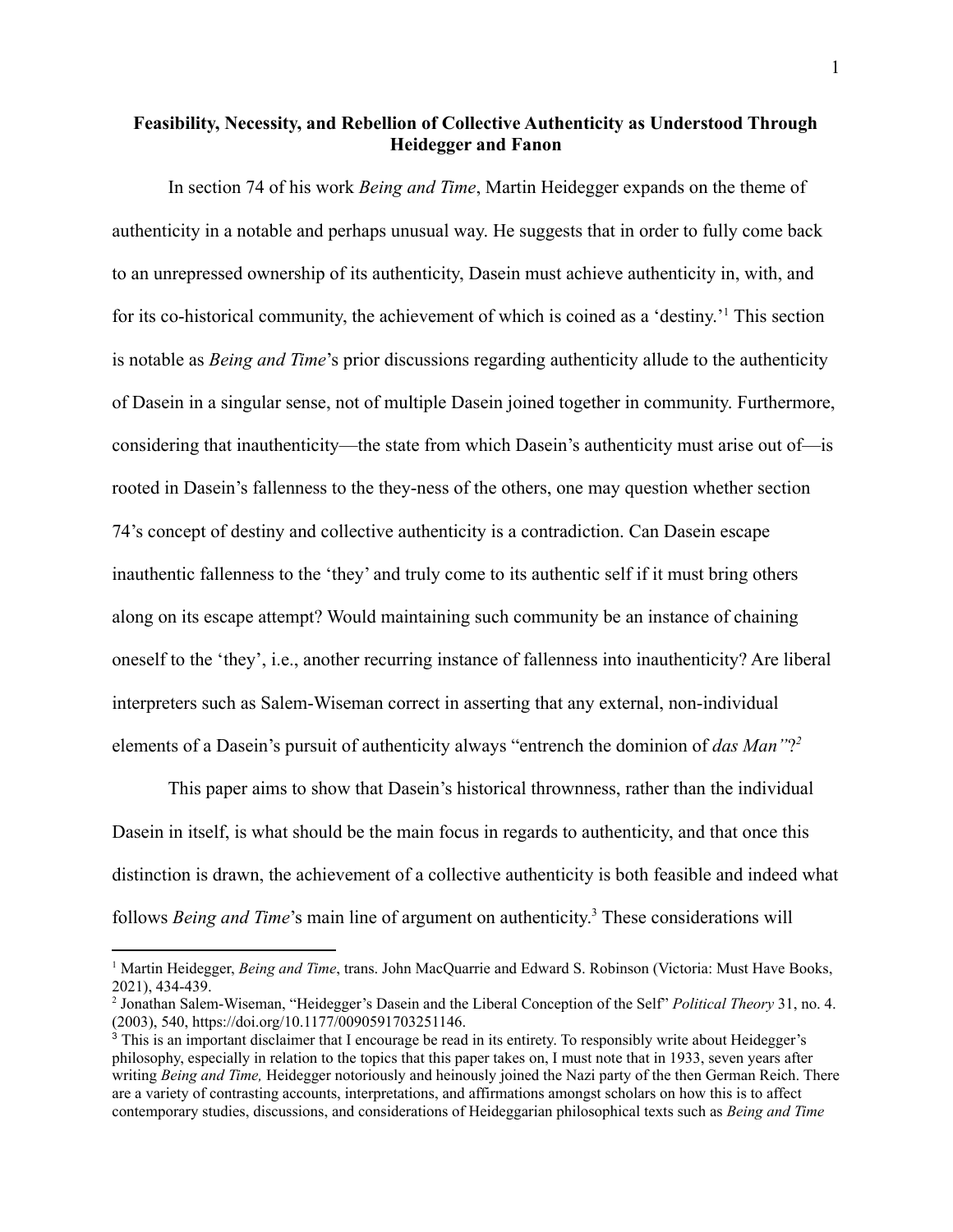provide a rich support to the late W. S. K. Cameron's belief in a compelling political relevance of the early Heidegger, who noted, "He dismissed ethical and political questions as comparatively trivial. Yet his ontology implies instructive insights for ethics and politics—not least, by undermining the individualistic and voluntaristic assumptions of Western philosophy in general and liberal political theory in particular"<sup>4</sup>.

Furthermore, this paper will also discuss how Frantz Fanon's philosophy on race and decolonization,<sup>5</sup> particularly in his essay *Racism and Culture* and book *The Wretched of the Earth,* resonates with the ideas of collective authenticity found in Heidegger's *Being and Time*. Considerations from Fanon will be used to both demonstrate how they-ness, inauthentic fallenness, and collective authenticity are experienced in the historical context of colonialism, as well as to clarify and develop the feasibility and necessity of collective authenticity itself. Fanon

that preceded this deplorable period of Heidegger's life. Such discussion is considered in depth in Julian Young's book *Heidegger, philosophy, Nazism*, which this paper references. Nevertheless, the philosophy of *Being and Time* is widely recognized as being immensely influential and fundamental to the development of further thought in the contemporary tradition of continental philosophy, phenomenology, hermeneutics, existentialism, Latin American philosophy, psychology, critical theories on race and gender, literature, and even architecture, that have had deep impacts on shaping the 20th and 21st centuries as we know them. Because of this, the Heidegger and the philosophy of Being and Time are still widely studied and considered in 21st century academic philosophy, including in the philosophy department of Loyola Marymount University, which offered a course on Heidegger in the Fall semester of 2021. With all things considered, I am ultimately in agreement with W. S. K. Cameron's assessment in "Martin Heidegger: Individual and Collective Responsibility" that, "Heidegger provides invaluable insights into the possibilities and limits of insight and action— which together form the ground of the political [...] We simply cannot afford to overlook this major, if sometimes misguided, thinker." (239) and believe a careful analysis of such insights in *Being and Time* can be both fruitful and responsible. Rather than deal directly with discussions that focus purely on Heidegger and his Nazism, this paper is aimed at giving focus on how Frantz Fanon, a marginalized philosopher of color, gives important philosophical additions to the philosophy of *Being and Time* that provide us a more refined, full, and correct philosophy of authenticity that connects to concrete racial, cultural, and political realities. I believe that these Fanonian supplements, especially in an extended version of this paper, contribute to a philosophy of collective authenticity that is anti-Nazi.

<sup>4</sup>W. S. K Cameron, "Martin Heidegger: Individual and Collective Responsibility" *Engaging Nature: Environmentalism and the Political Theory Canon* (Cambridge: The MIT Press, 2014.), 240.

<sup>&</sup>lt;sup>5</sup> Fanon is more commonly discussed in relation to the French figures of 20th-century continental philosophy that he was most directly influenced by and often in direct conversation with such as Maurice Merleau-Ponty and Jean-Paul Sartre, the latter of which wrote the preface to Fanon's *The Wretched of the Earth*. The philosophy of such French figures, however, is deeply influenced and indebted to Heidegger's *Being and Time*, and as such, it should come as no surprise for traces of *Being and Time*'s influence to be found in Fanon's thought, even if they were not passed on as directly.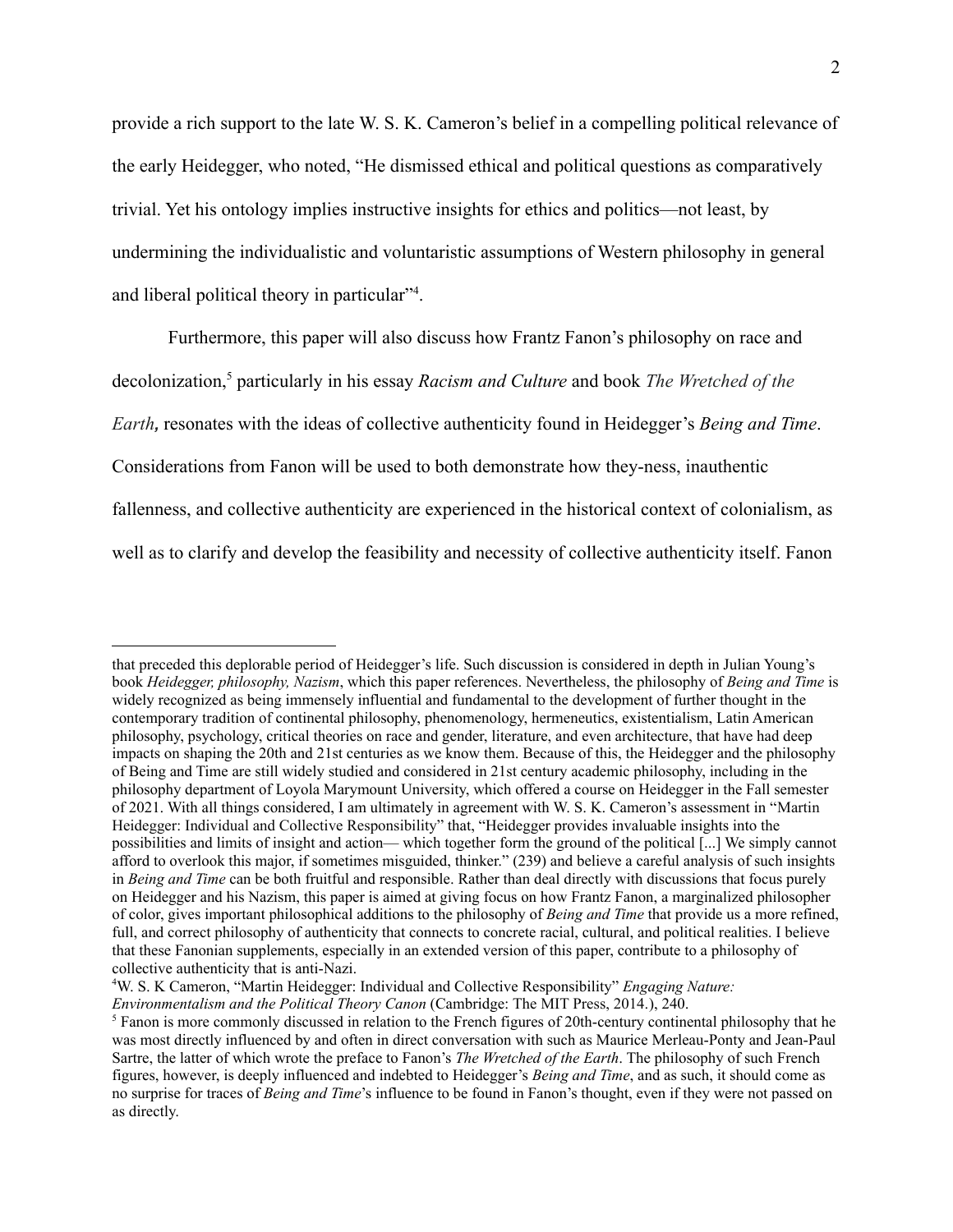will also be particularly useful for discussing how certain groups become more marginalized than others and why collective authenticity will necessarily elicit a provokation.

#### **The Historical Thrownness of Dasein**

To understand how collective authenticity is possible and non-contradictory, we first need to specify what is being 'authenticized' when Dasein becomes authentic. To do this, we need to understand the historicality and thrownness of Dasein. Heidegger emphasizes historicality, or the possession of an active history, as a fundamental component of Dasein.<sup>6</sup> Our history is something that we are rooted in, something that our present selves come from. We all, for instance, have a culture from which we come, a childhood and family structure (or lack thereof) from which we evolved, the privileges or struggles of a socio-economic background that we have either benefited from or cut our teeth upon, etc.

All these components of one's history are things into which we are *thrown*. They are not things which were chosen by Dasein. One never chooses or asks for their culture, their body, their country of origin, or their race. As Young describes it, "Dasein never chooses, but finds itself 'already in a world.'"<sup>7</sup> Such things, however, are inherited by us nonetheless and manifested into one's history. Thus, one's history is always one that is constituted by *thrownness*.

This history that Dasein possesses, however, is never merely something that once was, that is now over, and that we merely look back upon from time to time. Rather, it is something *historical*, something that is still very much here with us today in our present lives.<sup>8</sup> One's historical thrownness is not like an old sterile history book one can simply shelve away, detach themselves from, and forget about. One cannot simply ditch their thrown history of racial,

<sup>6</sup> Heidegger, *Being and Time*, 41.

<sup>7</sup> Julian Young, "Being and Time: positive implication critiques," *Heidegger, philosophy, Nazism* (Cambridge: Cambridge University Press, 1997), 61.

<sup>8</sup> Heidegger, *Being and Time*, 430.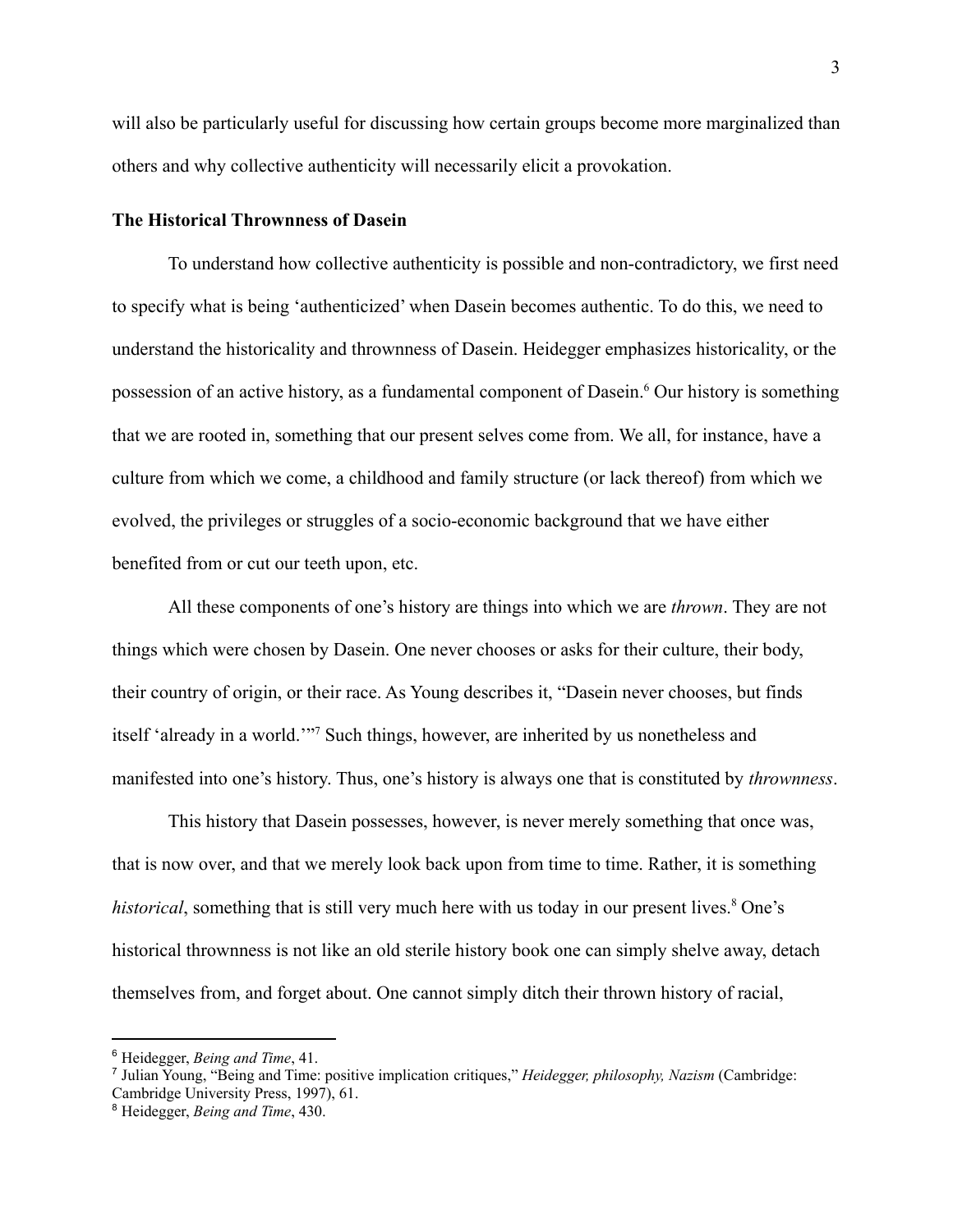cultural, and social experiences that brought them to their present moment and act as though they never happened. This is because that historical thrownness determines where we find ourselves in that present moment and thus makes us who we are in that present moment. Our present moments are always contextualized by some history of experience that brought us to that moment. One is never void of such history.

Those historical experiences always shine a light on the world, deciding how it is revealed in one's present experience. For example, for one who has been historically thrown into a racially colored experience in 21st century United States—a historicality in which people of their racial group have been repeatedly exploited, harassed, and murdered by mobs and authorities without justice or repercussions—the present world likely discloses itself as a place viewed with a sense of deep caution, mistrust, fear, anger, and demands for actual justice. In an experience of the present, the history into which we are thrown is always very much right there alongside us.

In bringing us to the present, however, our historical thrownness also projects itself into our future. As Young highlights, one's historical thrownness discloses what is valuable to Dasein, particularly when it comes to what kinds of activities and projects Dasein is intrinsically and genuinely compelled to engage with in its life.<sup>9</sup> The kind of lives that we want to live and the things that we aim for in our futures, be it a job or profession that fascinates us, the continuation of a family culture, a social issue that we want to commit ourselves to, or a kind of romantic relationship that we crave, all stem from our past historical experiences that have led us to develop values. Through this, our history is what opens up the visibility of a future to us. As Heidegger affirms, it is something which *discloses* and regulates our possibilities for life and in

<sup>9</sup> Young, "Being and Time: positive implication critiques," 61-62.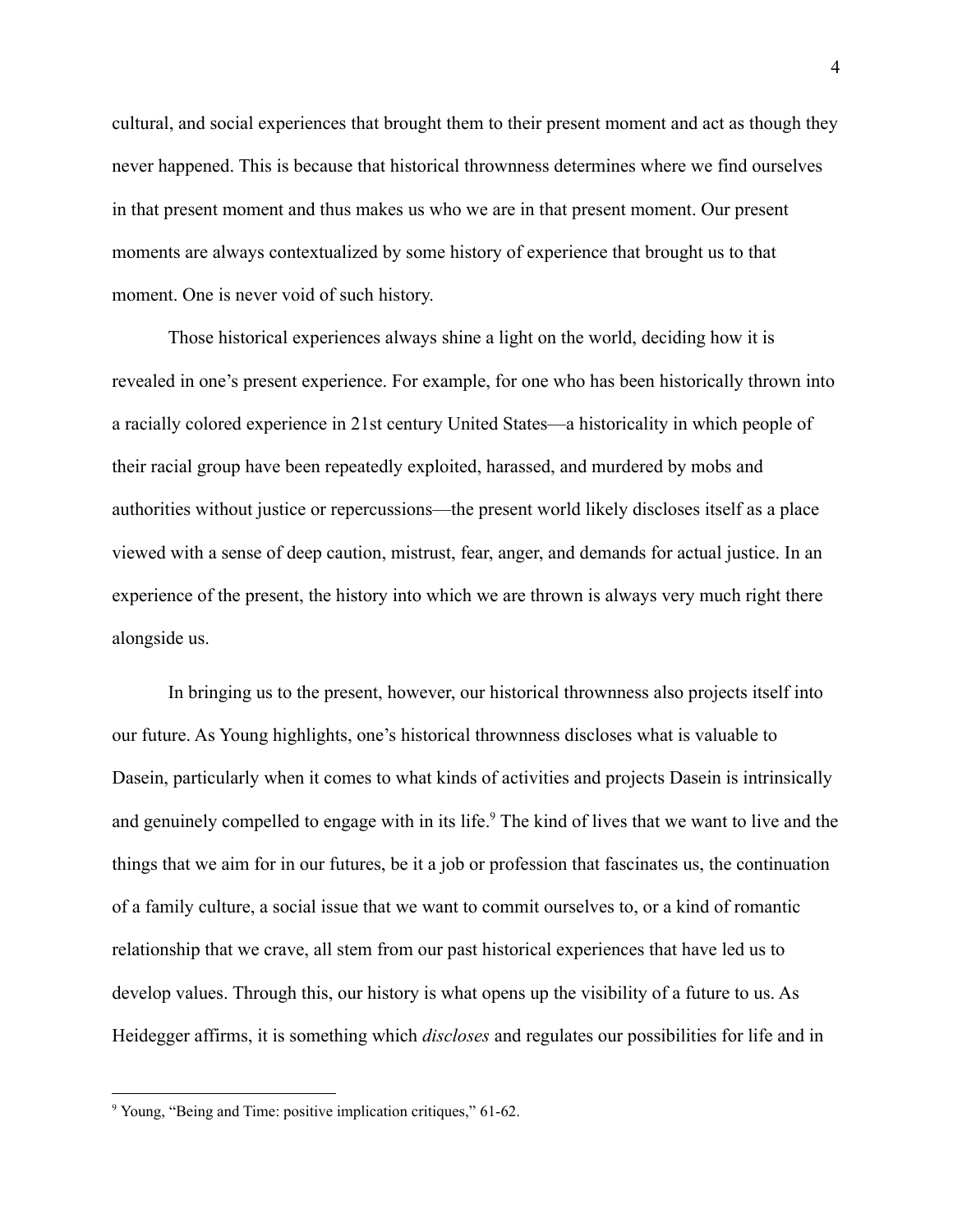this sense "is not something which *follows along after* Dasein, but something which already goes ahead of it."<sup>10</sup>

The fact that our history projects itself into our future does not mean, however, that our futures are simply repeats of our past experiences. There can, of course, be historical experiences that lead us to cherish and become intrinsically attached to a style of life, activity, culture, and/or identity, and which subsequently lead us to value the continuation and growth of such ways of life into the future. But there can also be others that lead us to feel a sense of emptiness, pain, or injustice, in which case we desire to enact change to progress from and overcome such thrown experience.

The overcoming of such voids and pains, however, occurs because one experiences, holds, and recognizes them as their own histories for overcoming. If one fails or refuses to recognize such history, and instead tries simply to ignore and pay no attention to what has brought them to their present, overcoming such a void will be impossible. A triumph over tragedy requires that the desire and will for triumph is projected out of that historical experience of pain and emptiness itself. In being a triumph that is always related to the initial historical experience, the triumph is ultimately united with the tragedy as a single united history of the person that is further developed rather than abandoned.

Fanon demonstrates the importance of Dasein's historicity in *The Wretched of the Earth* when he discusses the importance of colonized poets and intellectuals whose work focuses on the historicity of the pain, struggle, and injustice of their own marginalized experiences.<sup>11</sup> The emphasis of such work is not aimed at supporting mere intellectual acts. Nor does Fanon present Guinean poetry with the aim of merely evoking deep sadness in a colonized person and making

<sup>10</sup> Heidegger, *Being and Time*, 41.

<sup>11</sup> Frantz Fanon, *The Wretched of the Earth*, trans. Richard Philcox (New York: Grove Press, 2004), 162-167.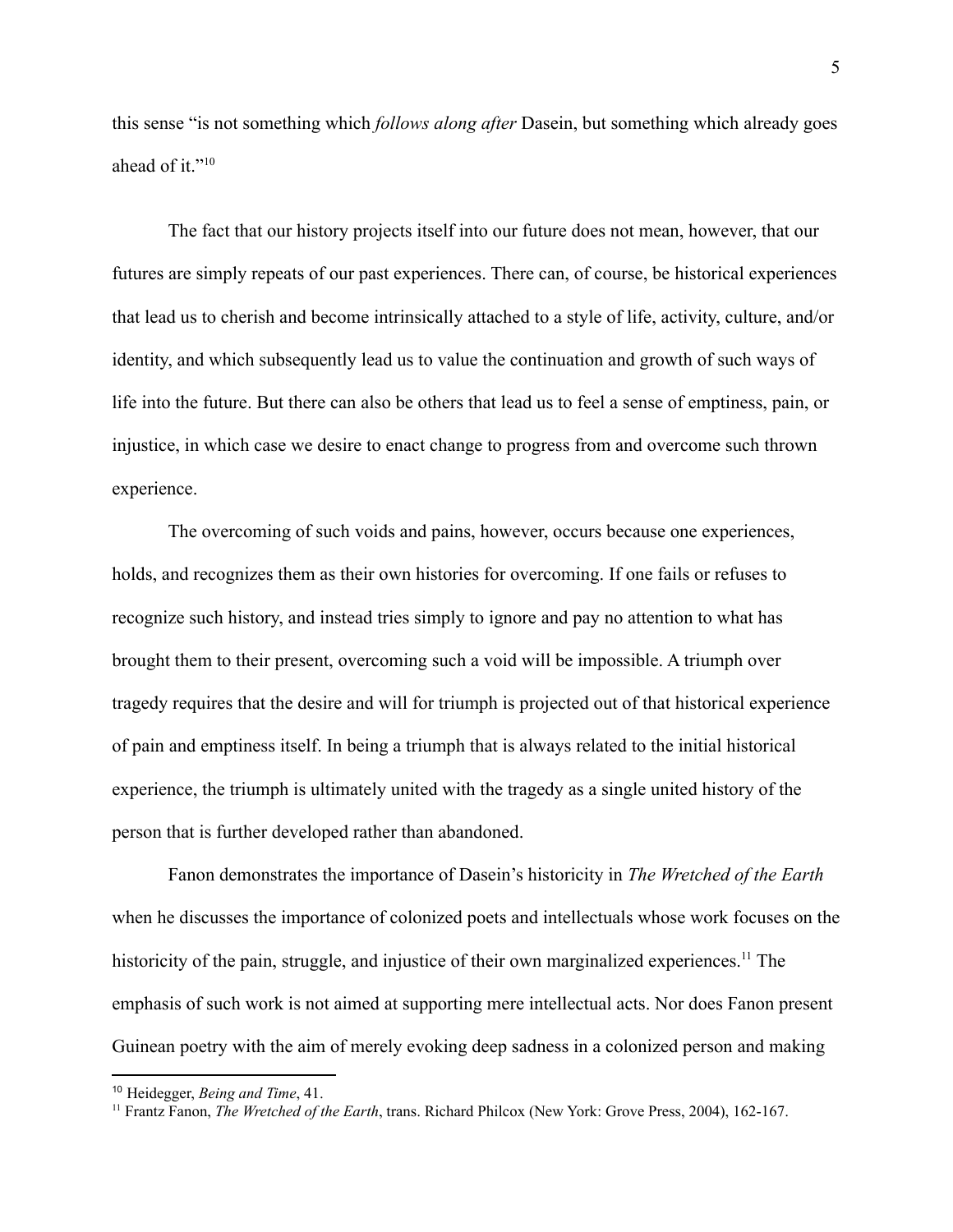one feel as though they will never escape repeats of such pain, injustice, and tragedy. Rather, he recognizes that the historical thrownness of the past manifested in these works allows a colonized person to recognize their own experiences of alienation and marginalization in the present moment, and that from that recognition, an orientation towards future political action that overcomes such present subjugation is opened up to a colonized person for them pursue and with which to liberate themselves.

This intrinsic value and will for one's life pursuits always stems from similar projections of our thrown experience. Dasein, our past, present, and future are all united by the historicity that constitutes us as beings-in-time.

## **Authentication of Historical Thrownness**

Heidegger maintains that Dasein ends up in a state of inauthenticity when, instead of fully recognizing and owning its own history and the life that it is compelled to pursue as a result, Dasein conforms to and falls for the affirmations, rules and expectations of averageness and genericness asserted by the "tradition" of the "they," which dismisses and covers up the particular and unique historical thrownness that is Dasein's legitimate source and origin.<sup>12</sup> Fanon demonstrates that such fallenness into inauthenticity is prominent amongst colonized people who, in attempting to rescue themselves from further subjugation by conforming to the white standards of they-ness under colonialism, attempt to deracialize themselves by walking away from their own culture and customs which colonial they-ness condemns as primitive. Rather than owning and pursuing their authentic selves and ways of life, such colonized people 'fling' themselves into adoptions of the cultural models that this they-ness affirms as acceptable averageness.<sup>13</sup>

<sup>12</sup> Heidegger, *Being and Time*, 43.

<sup>13</sup> Frantz Fanon, "*Racism and Culture*," trans. Haakon Chevalier, in *I Am Because We Are: Readings In Africana Philosophy*, ed. Fred L. Hord and Jonathan S. Lee (Amherst: University of Massachusetts Press, 2016), 211-212.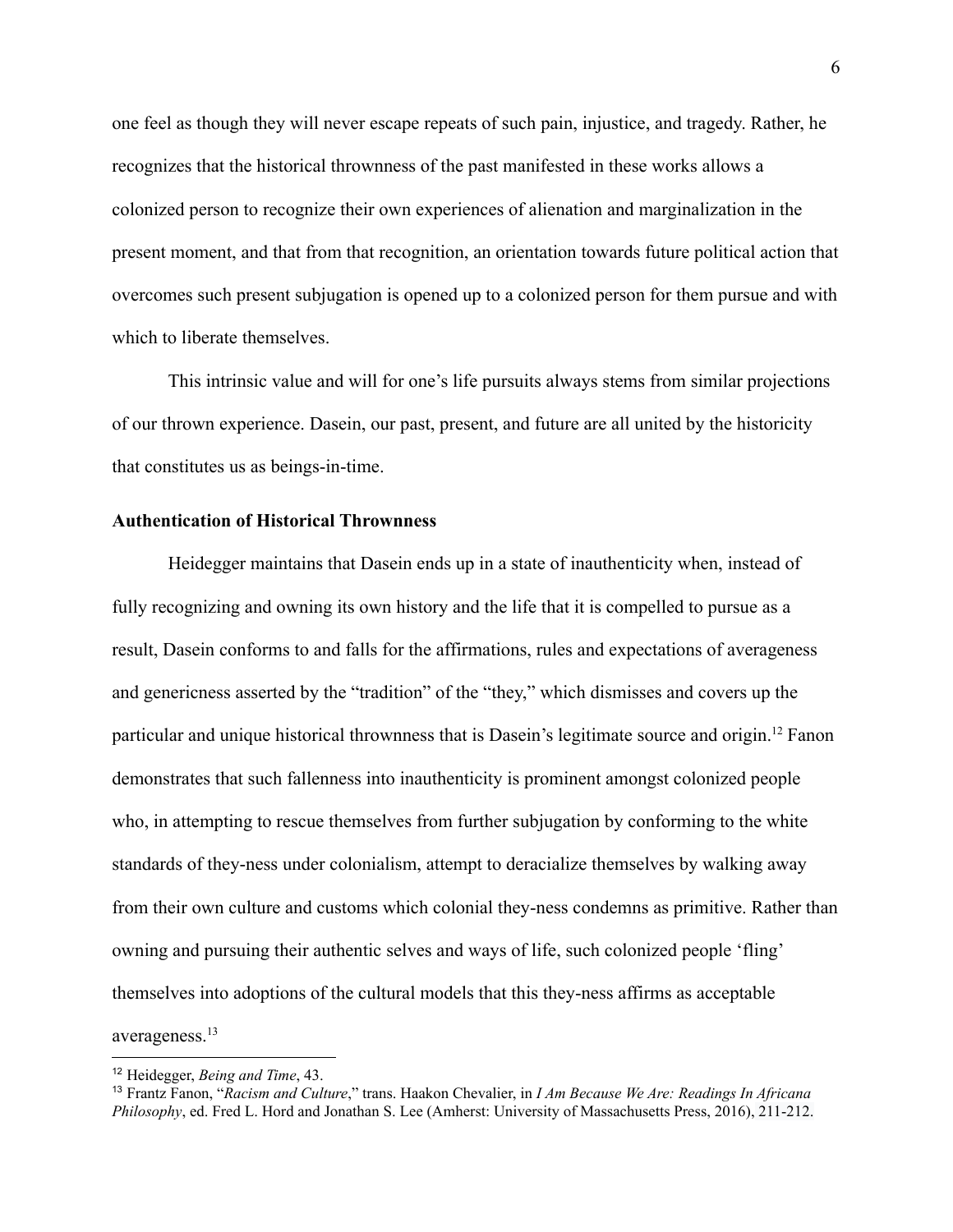The averageness that they-ness asserts always neglects and rolls over Dasein's historical thrownness because averageness and genericness never encompass the aspects of uniqueness and particularity that make and distinguish Dasein as individuated by its distinct historicity. There is always some experience of one's historicity that is not a generic universal. In as much as one always has such an aspect of uniqueness in what they are, the averageness of they-ness, in failing to encompass that uniqueness that makes one who they truly are, will deny recognizing and pursuing this part of ourselves.

However, fallenness to they-ness does not outright destroy one's historicity. One's fallenness, in inauthentically rejecting their queerness in a homophobic society where heterosexual and cis-gender standards are affirmed by they-ness as the appropriate tradition of averageness, for example, does not outright destroy the identity, past experience, and attachment with the experiences of gender and/or sexuality that they have been historically thrown into. A history of something remains whether it is recognized or not, and as such, continues making the person of the present that very thing. History cannot be erased, only covered up. As Young articulates, "inauthentic Dasein actively *represses* its value-tradition and therefore remains in possession of that tradition in the way in which, for Freudians, one remains in possession of repressed, but not extinguished memories."<sup>14</sup> Because Dasein's history perseveres, albeit a repressed perseverance, there is inevitably a dissonance between it and the averageness of they-ness, a dissonance that Dasein necessarily experiences as a sense of uncanniness and "not-at-homeness" when it is inauthentic. *Being and Time* affirms that this sensation is the call of a Dasein's conscience to come back to its authentic historical thrownness, and thus, to come back to who it really is.<sup>15</sup>

<sup>&</sup>lt;sup>14</sup> Young, "Being and Time: positive implication critiques," 65-66.

<sup>15</sup> Heidegger, *Being and Time*, 317-322.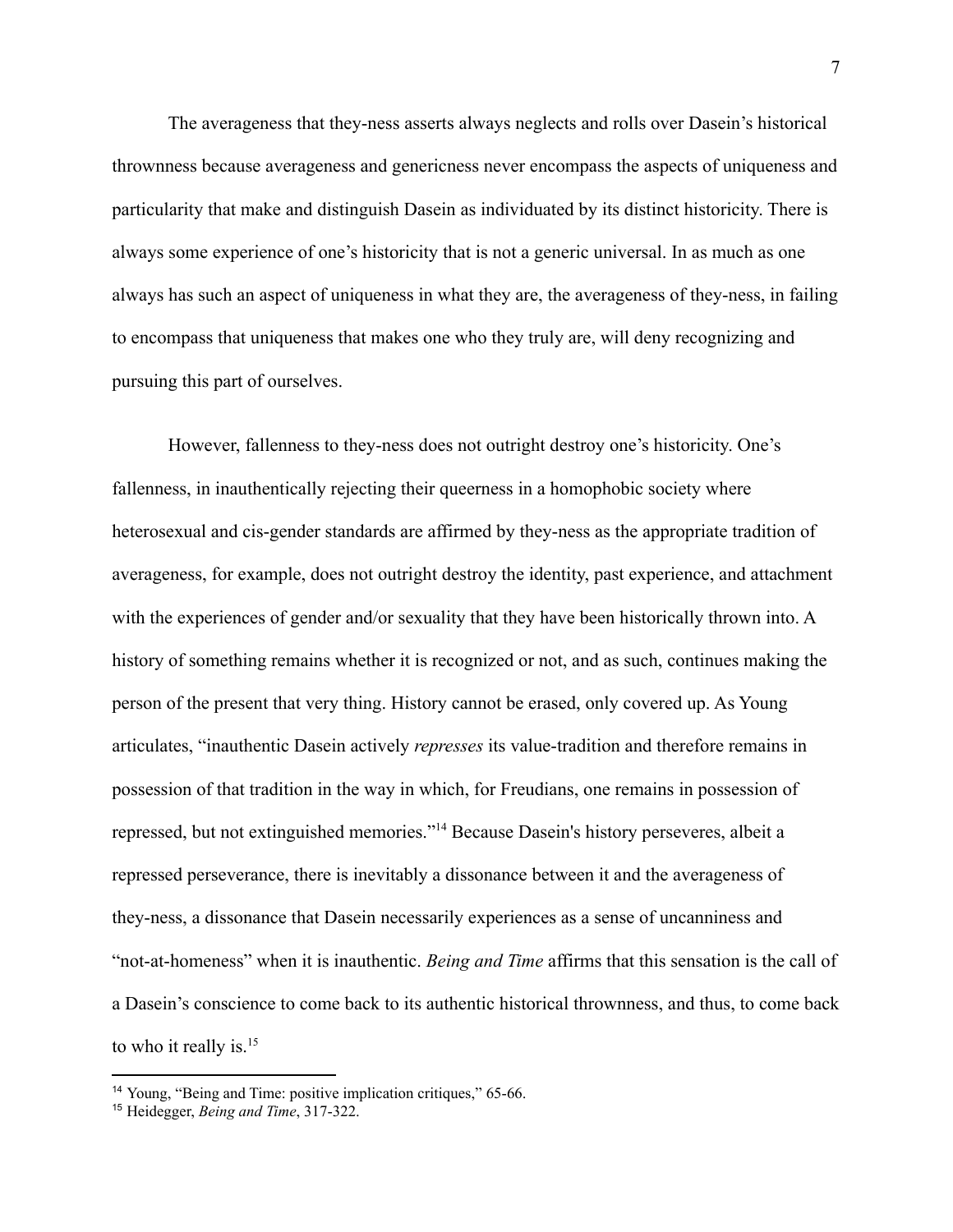Fanon recognizes such conscience in the experience of the colonized, noting that regardless of how much a colonized person attempts to deculturalize and deracialize itself so as to conform to inauthenticity, they continue to experience racism and feelings of alienation.<sup>16</sup> This is in part because systematic exploitation against them continues regardless of how assimilated they attempt to make themselves, but also because the culture they attempt to conform to is not one derived from their own historical experiences. In such a position, they always retain an alien outsider relationship to such culture. In the inevitable confrontation of such dissonance, from their own people, communities, and childhood memories, there always remains a covered-up authentic culture that derives from what the colonized has experienced in their historicity, one that they can rediscover, revalorize, and recultivate.<sup>17</sup>

To become authentic is for inauthentic Dasein to hear this uncanny call of its conscience, reestablish ownership of its own historical thrownness, and choose to pursue the future bound values and possibilities that it has received from this historically thrown past. Thus, Dasein's historical thrownness, and its opening of authentic possibilities, is what is specifically being revived and authenticized in an achievement of authenticity.

#### **Historical Thrownness as Experienced by Multiple Subjects**

While every Dasein has a history into which it is thrown, it would be wrong to take the historicity of a Dasein as something that is rooted intrinsically and uniquely in the individual Dasein. While a Nietzschean view might suggest that the individual can uniquely decide and create the value that guides them independently within themselves, Heidegger's conception of historicity, as Young notes, views history not as something crafted by Dasein itself, but *received*

<sup>16</sup> Fanon, *Racism and Culture*, 212-214.

<sup>17</sup> Fanon, *The Wretched of the Earth*, 158-159.

When discussing colonized intellectuals in *The Wretched of the Earth*, this conscience of abandoned authentic culture and nation is identified by Fanon as the second stage of a colonized intellectual's return. The re-adoption of such culture and nation and decision to become authentic is identified by him as the third 'combat' stage.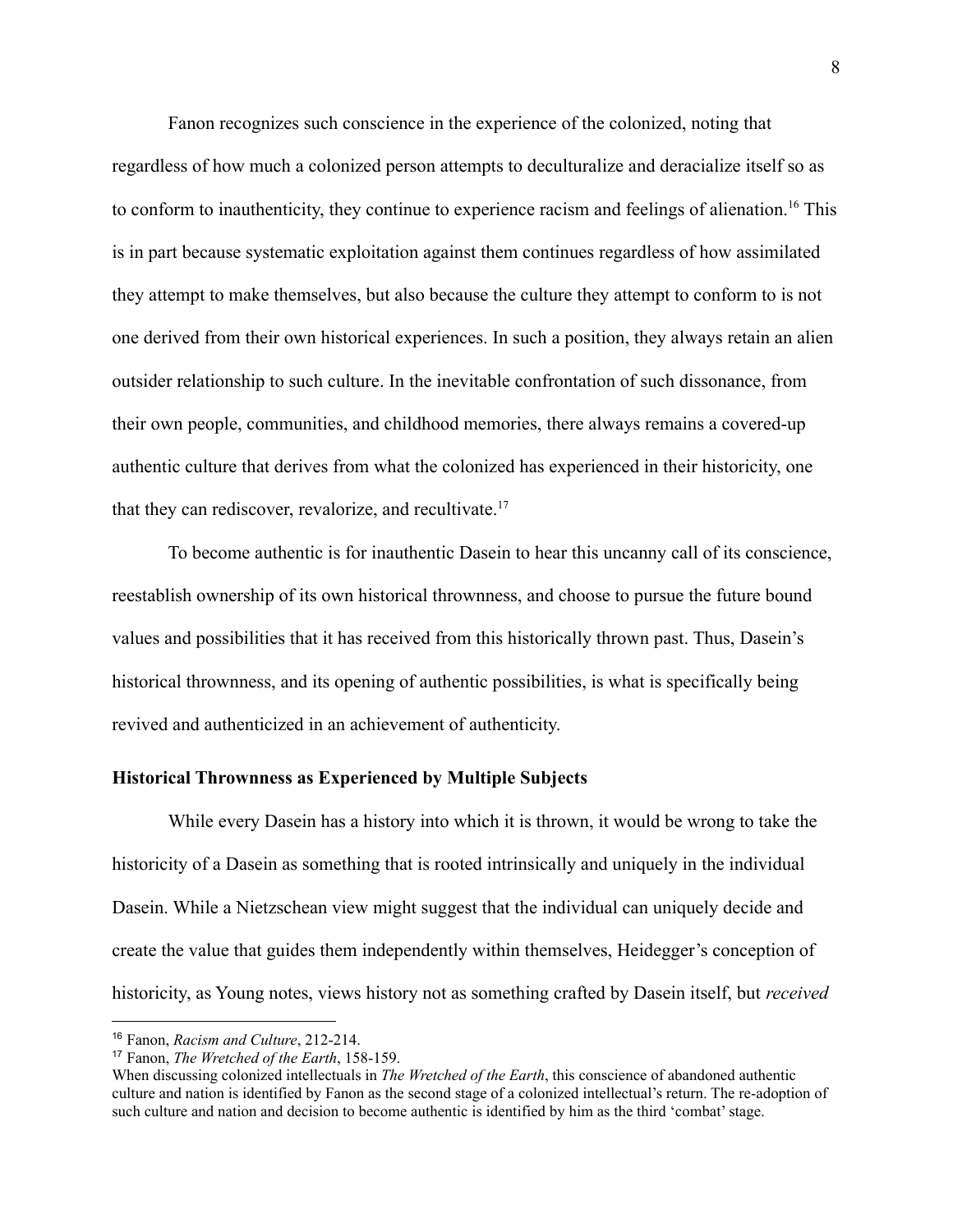and *inherited* externally. <sup>18</sup> The historicity of Dasein would not be one of thrownness if it were something it itself created and decided on. The aspects that constitute such a history are external to and beyond Dasein, and because of this, have the capacity to be received and inherited by others as well. Thus, what we are made of in terms of our history is never anything that is fundamentally exclusive to us as individuals. The rest of the 'herd' may also have been thrown into such historicity. Dasein can indeed find others who share that experience and historicity and thus have their world disclosed in that same way.

McMullin gives further support for the potential of one's historicity to be experienced by others, noting Heidegger's claim that for all things and experiences that are at hand for Dasein, there is embedded a fundamental reference to "other wearers," of others that could have gone through the same experience.<sup>19</sup> That is, whenever one is thrown into an experience, be it of suffering as a terminal cancer patient, enjoying the extravagance of being an outdated British royal, or being a member of Tibetan culture, they intuitively recognize the experience as something that another could have been thrown into and experienced. Dasein understands in all these experiences that someone else could have been standing in their shoes and experienced such a thrown pain, splendor, or Tibetenness. Such an understanding is embedded within the experience of these things themselves. It is the very reason why Dasein are compelled to express and describe such experiences to others who did not directly experience such things, be it through literature, art, or verbal conversation. It is also the reason why Dasein are able to recognize and experience a sense of resonation with others that were also in the shoes of such an experience. Thus, this intuitive awareness of other wearers further demonstrates historical

<sup>18</sup> Young, "Being and Time: positive implication critiques," 62.

<sup>19</sup> Irene McMullin, *Time and The Shared World: Heidegger on Social Relations* (Evanston IL: Northwestern University Press, 2013), 137-138.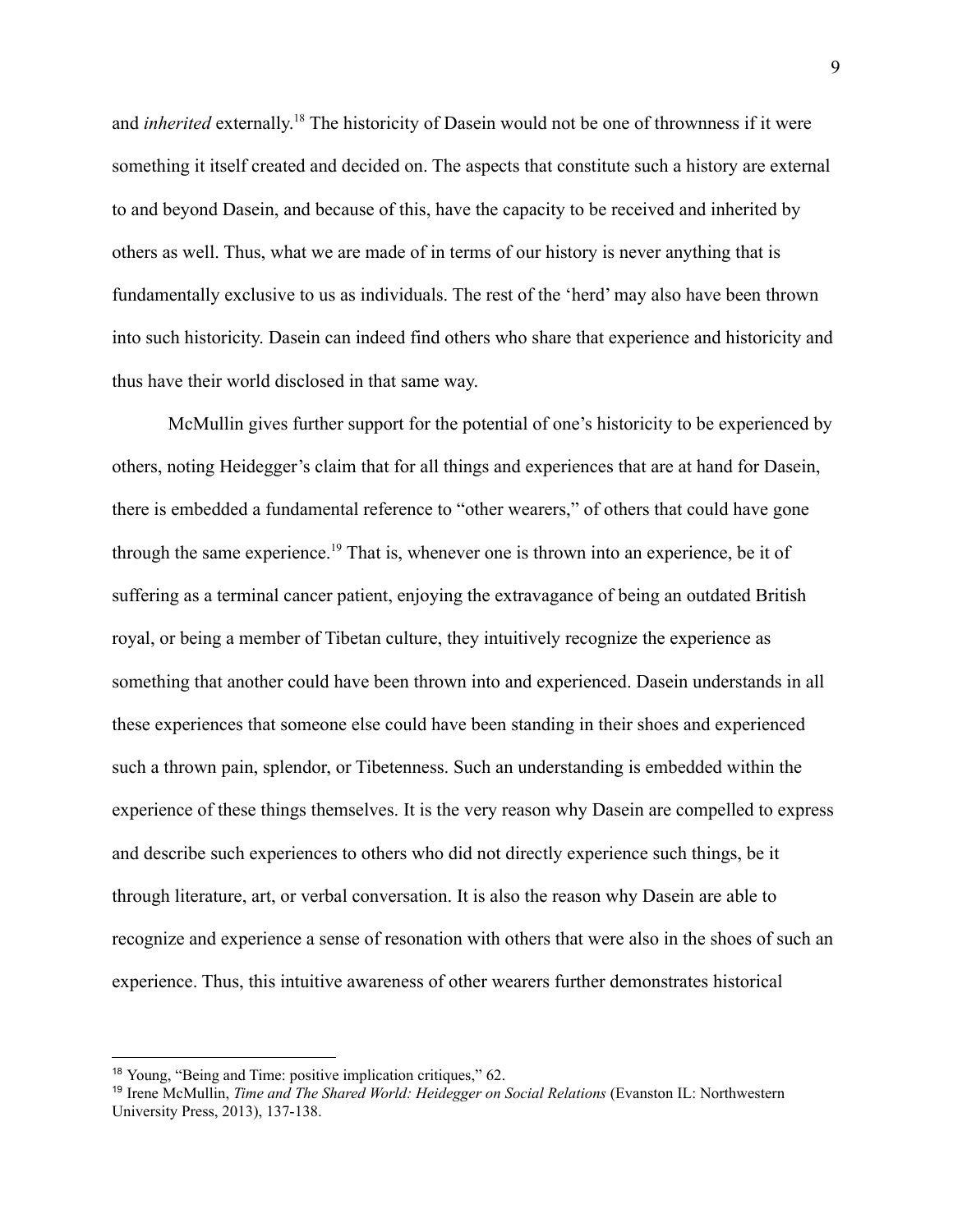thrownness as an ultimately independent and externally derived experience that can be shared with others.<sup>20</sup>

## **What Constitutes a 'People' in Heidegger and Fanon**

This important point about Dasein's historicity is likely why Heidegger begins coining it as a *heritage* of Dasein in section 74, as heritage more directly implies the existence of a community of multiple Dasein that are partaking in and thus sharing the heritage experience.<sup>21</sup> The use of heritage seems to emphasize that what is found within the individual in terms of its historicity is also present in a community that was thrown in the same way. Thus, as Aboutorabi notes, the Heideggarian concept of a people or culture is not based on unity through biology or genetics.<sup>22</sup> Rather, *Being and Time* affirms that a people as a unified group is formed through a shared experience of historicity which unites all participants in a shared experience of the present.<sup>23</sup> This is why it is a tragedy when parents and children are separated from each other for prolonged periods, as without the ability to develop shared experiences together, their ability to be a heritage community together in the form of a genuine family, and share a form of historically thrown being, is hindered.

This conception of historicity as what truly constitutes a people is one that Fanon is in agreement with in *Racism and Culture*, specifically in regards to what constitutes a racial group of people. Fanon affirms that biological and psychological studies to understand race and racism are primitive and oversimplified endeavors that fail to recognize that the history of colonial

<sup>23</sup> Rozita Aboutorabi, "Heidegger, Education, Nation and Race." *Policy Futures in Education* 13, no. 4 (2015), <sup>22</sup> The irrelevance of biology and genetics when it comes to Being and Time's conception of people can also be derived from section 10 of *Being and Time*, which affirms that what truly constitutes Dasein (implied in the individual sense) will never be found in any scientific study of anthropology, psychology, or biology.

<sup>&</sup>lt;sup>20</sup> McMullin notes that this is very reminiscent of Husserl's analysis on the intersubjective nature of the objectivity of objects.

<sup>21</sup> Heidegger, *Being and Time*, 435.

<sup>10</sup>

<sup>416-419,</sup> <https://doi.org/10.1177/1478210315571219>.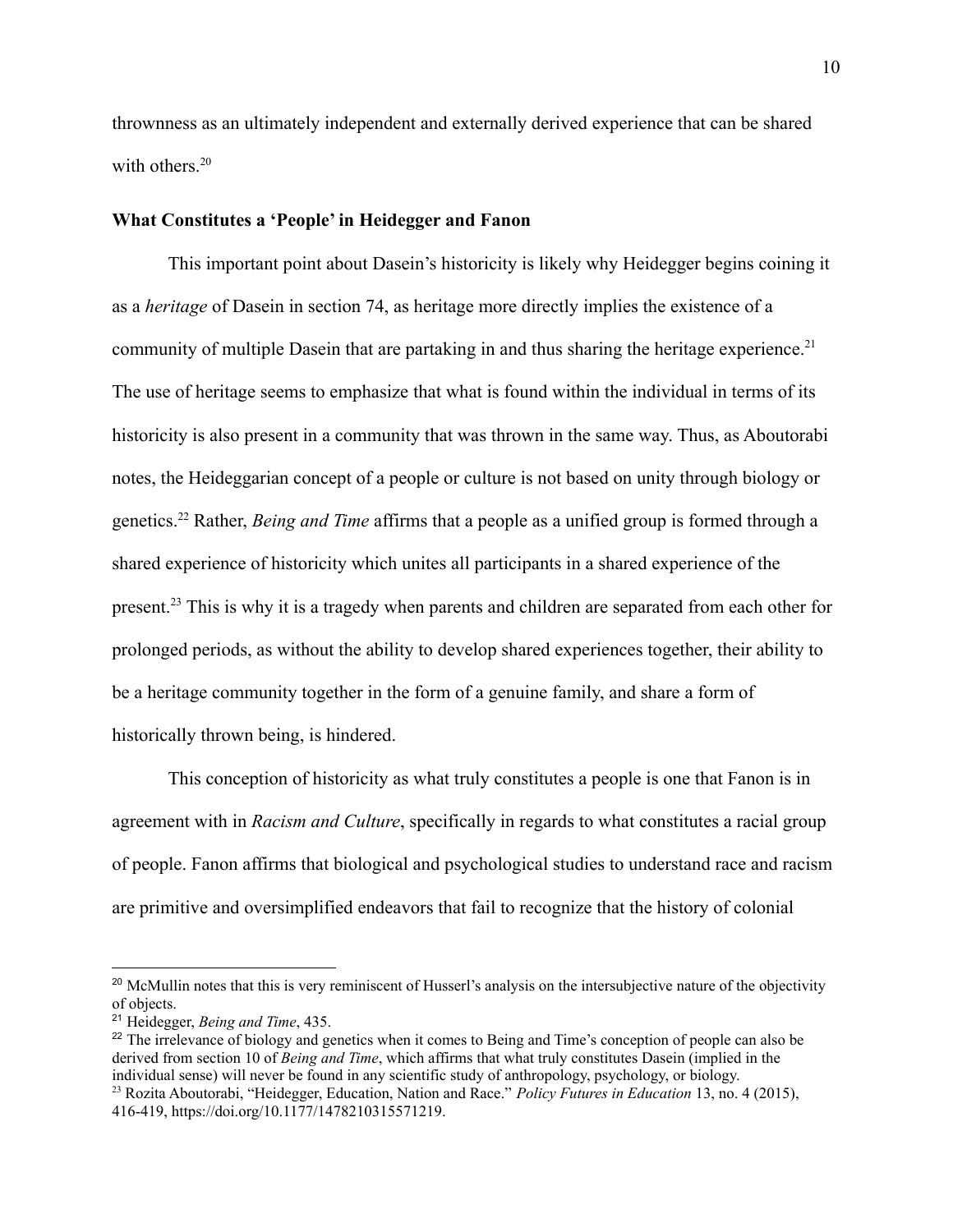enslavement, exploitation, and domination is the underlying foundation of what constitutes being a native and inferiorized race.<sup>24</sup> Fanon's criticism here should not be taken as merely an attack against biologists, psychologists, and evolutionists of the 20th and 19th centuries that sought to explain race and justify the enslavement of inferior races through empirical science. This criticism is also aimed at scientists who may attempt to 'nobly' explain race out of existence through biological or psychological reductionist lenses, affirming its nonexistence based on lack of biological differences between people of different 'races,' or of affirming that societal race and racism are merely derived 'mental quirks' and 'psychological flaws' amongst people.<sup>25</sup>

What is wrong about such arguments is that they completely ignore the historical experience of subjugation that native people face under colonialism, which gives rise to their collectively felt and experienced historicality of race. Such a subjugation is one that is rooted not in crude, vulgar racism rooted in biology, but in the intents of the colonizer to continue exploiting, dehumanizing, and subjugating colonized people for enrichment and affirmation of cultural superiority. As Fanon notes, under the more modern practices of colonialism, such colonial intentions continue manifesting through less crude and increasingly 'camouflaged' techniques that are nonetheless fundamentally the same, and thus maintain the inferioritization of colonized people in modernity. 26

A scientific study that shows that Indigenous people are genetically indistinguishable from Whites would not end the experience of being Indigenous. Such an identity is rooted not in a sense of being biologically Indigenous, but of having been historically thrown into the marginalization, disadvantage, and exploitation that all the genetically and culturally distinct ethnicities of the Indigenous diaspora face under colonialism.

<sup>24</sup> Fanon, *Racism and Culture*, 206-208.

<sup>25</sup> Fanon, *Racism and Culture*, 211.

<sup>26</sup> Fanon, *Racism and Culture*, 209-212.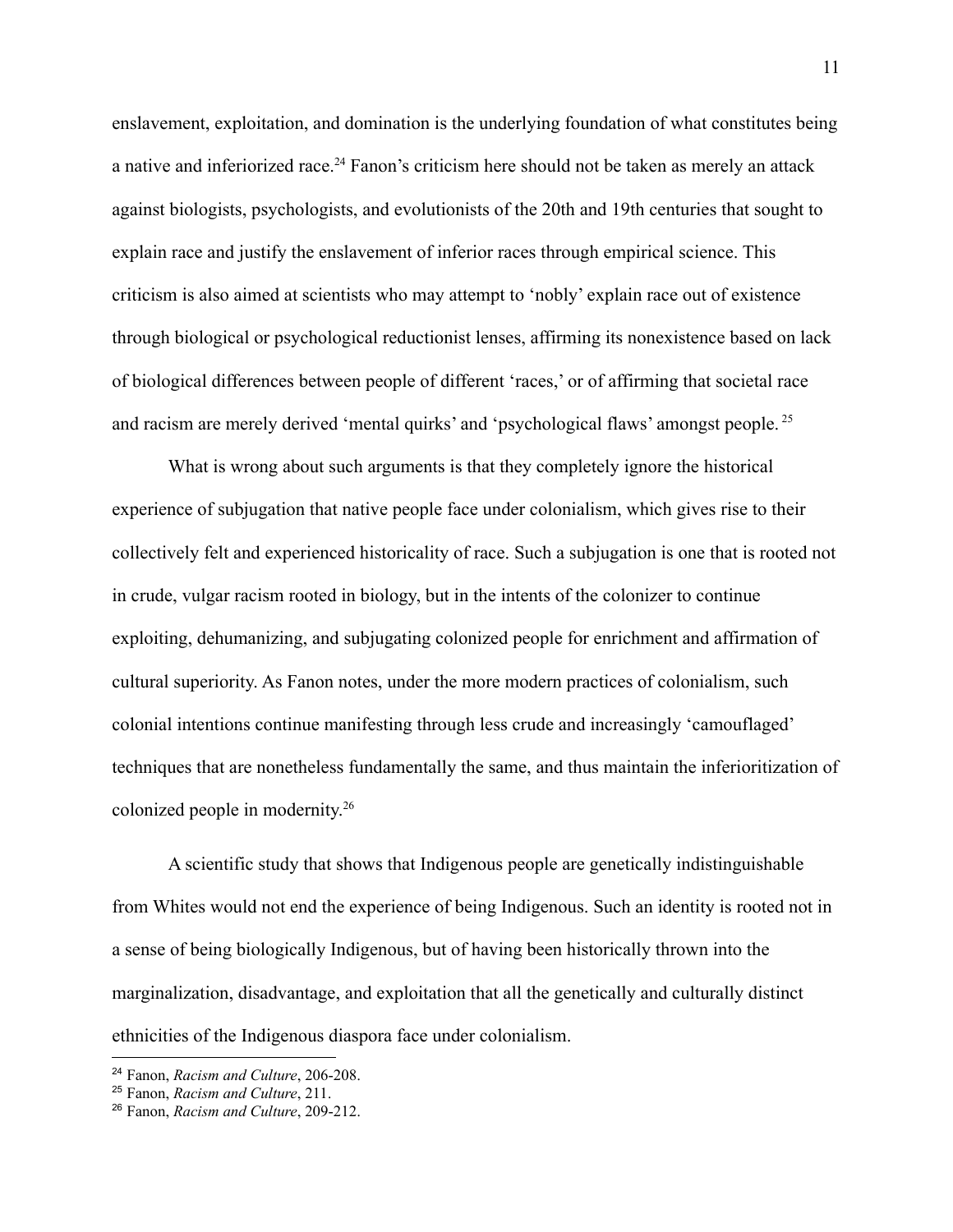Some might affirm that we cannot totally dismiss biology or genetics as components that can unite people. Aren't people who are all collectively thrown into having a biological or genetic disability for example, unified as a collective and distinct people by this 'biological experience'? This question essentially answers itself, as in such a case, it is not the mere biology or genetics themselves that are constituting the sharedness in question. Rather, the sharedness in question is in the felt *experience* itself of being thrown into the context and circumstance that biology is forcing upon these heritage members. For example, is it in merely talking about biological and genetic science that such people achieve a sense of collective unity? Or is it in discussing and sharing the concrete lived experiences of marginalization and disadvantage under such conditions and the wills to overcome such conditions that drive such individuals together as a united people? As I acknowledge later in this paper, only those who directly experience this thrownness have the right to answer this question with certainty, but as an outsider to this particular historical thrownness, I am inclined to infer that it is the experience itself, and not the biology itself, that unifies such a heritage group.

#### **Why An Authentic Collective Group is Not The 'They'**

Such heritage communities are distinct from the 'They' in the sense that they still hold distinction and uniqueness in the world. This is because, as for any heritage or historical thrownness, be it of a gender, culture, or race, not all Dasein have been thrown into it, and as such, it is not a mark of mere unremarkable averageness or genericness. When a group collectively affirms such a heritage as their authentic identity, they affirm that they as a collective group are *different* than the generic average of a mainstream societal they-ness, that they have a distinct experience of the world, have distinct values in life, that their collective heritage group is something that defies averageness, and most importantly, that this collective non-averageness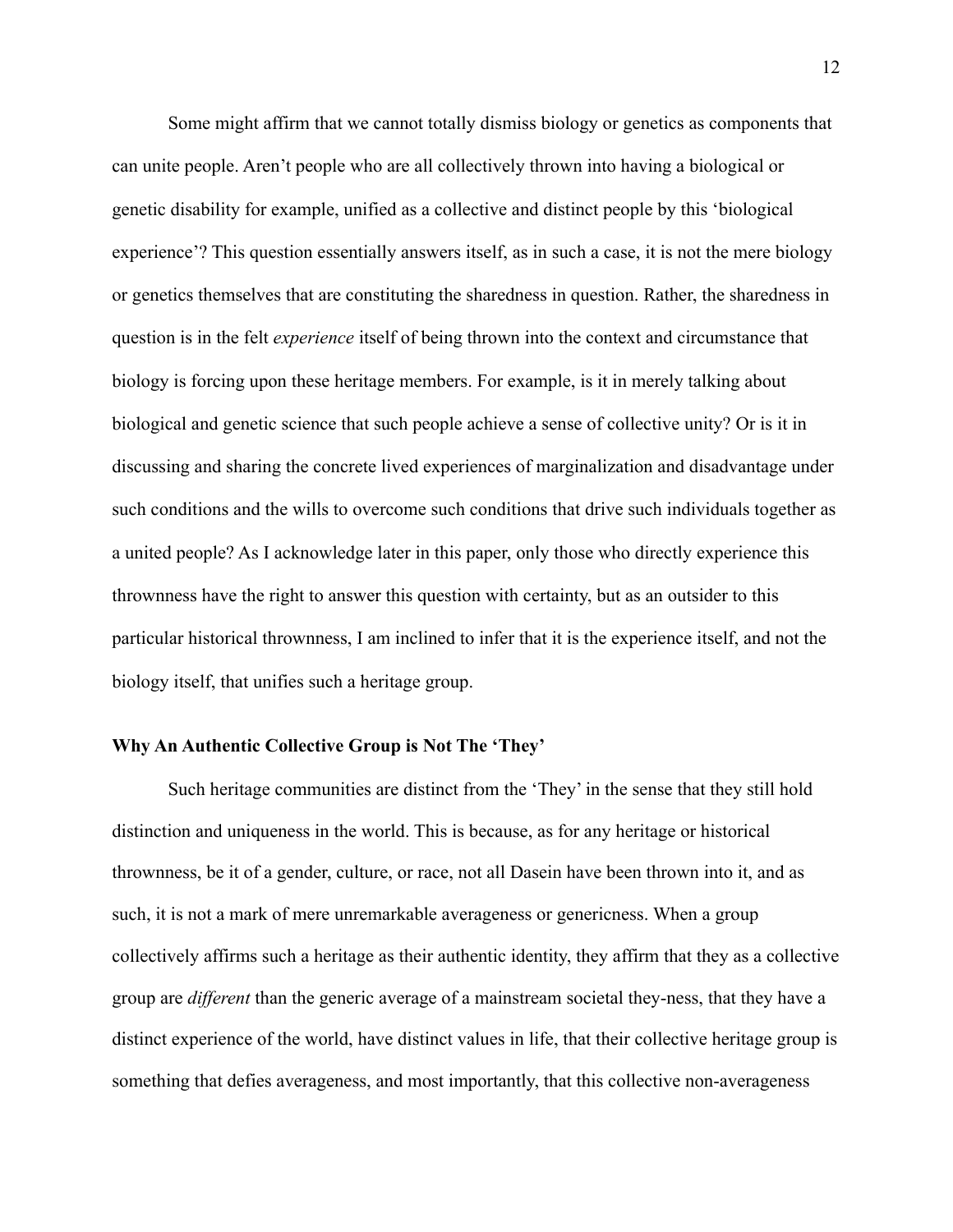should be empowered to speak and live for itself independently of the norms and opinions of they-ness.

In his liberal interpretation of authenticity in *Being and Time*, Salem-Wiseman misses this point in thinking that external and collective calls for how Dasein is to pursue itself necessarily imply themselves as universal ones of a Kantian-like world conscience, one that leads to a fallenness to they-ness.<sup>27</sup> This is not the case at all. When one authentically supports and pursues a collective heritage that they take as external and shared between many Dasein, they are not affirming that to all Dasein in existence. A LGBTQ pride march, for instance, is not one that is affirming that everyone in society should take up queerness or homosexuality. Rather, this external call is one that is calling specifically to everyone with that distinct historical thrownness to authentically take up this way of being, which is not a proclamation to all people on a universal level.

The fact that such a heritage has a community of Dasein participants does not make the heritage immune from fallen subordination into inauthenticity by the societal 'They.' The conveniences and compulsions to conform to averageness that stem from the 'They' will still attempt to suppress the distinct heritage and historical thrownness manifested in this community and reduce it to a conforming unauthentic averageness. The fact that the many immigrant heritages that entered Ellis Island were carried by masses of Dasein did not stop the anglo-phizing of surnames, and the washing away, rather than the preserving, of the immigrant heritages, languages, and identities that such Dasein were. The 'They' still attacks you even if you are in a group. Since vulnerability to they-ness still exists, a collective heritage community must still seek authenticity through resistance to fallenness.

<sup>27</sup> Salem-Wiseman, "Heidegger's Dasein and the Liberal Conception of the Self," 540.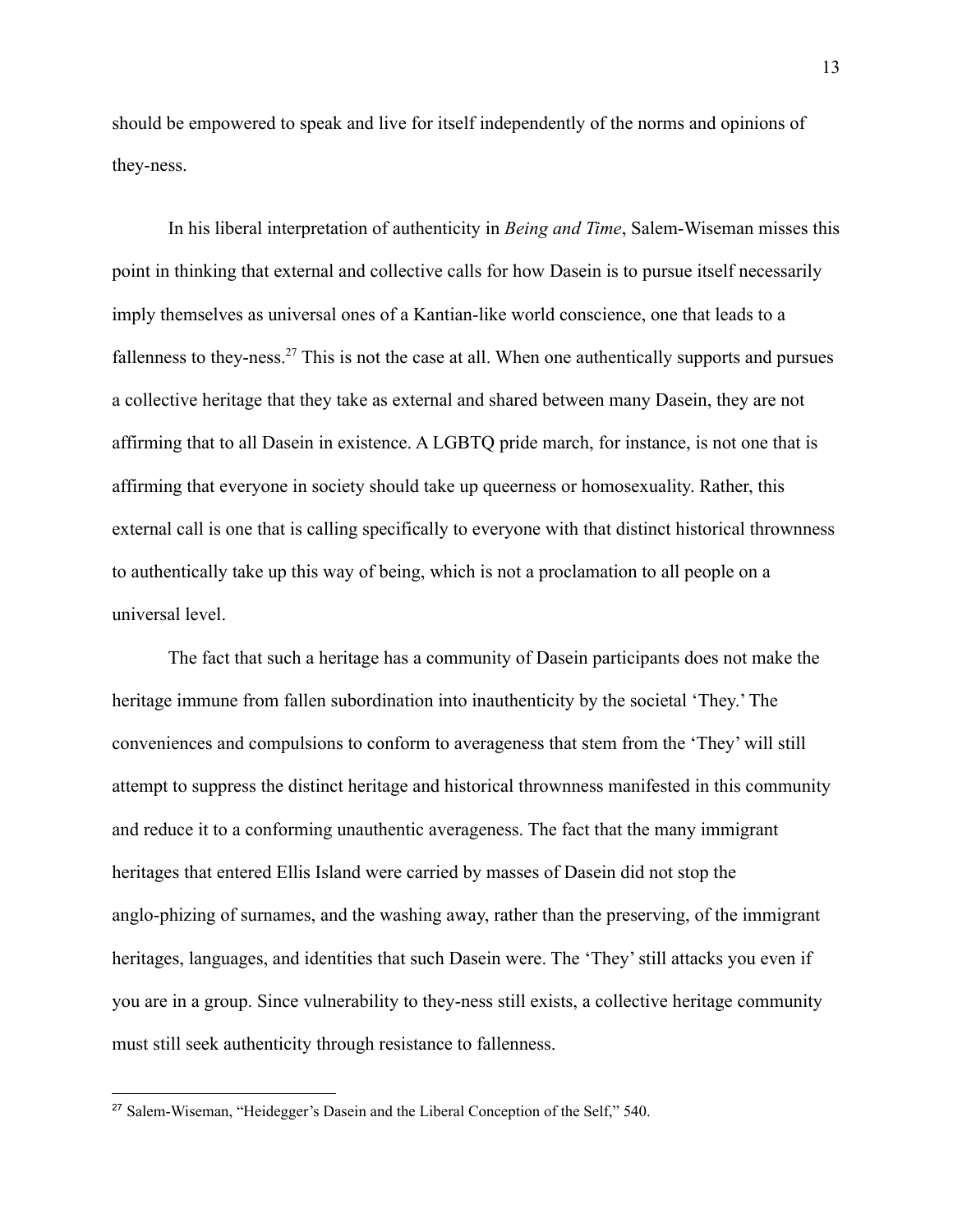## **Necessity of Collective Authenticity**

One may, of course, agree that pursuing collective authenticity is possible, but point out that a mere possibility of doing something does not entail an obligation to do so. For what reason should Dasein be compelled towards pursuing authenticity with others rather than simply achieving authenticity on its own and for itself? After all, don't we all hate group projects?

However, for a Dasein to fully revive its historical disclosure into authenticity, it must necessarily work towards reviving the dormant historical thrownness of its fellow heritage group members as well. Mansbach, who also interprets *Being and Time* as being communitarian, affirms that "Dasein is wholly itself when the possibilities of Others become its own possibilities, with the same end in view."<sup>28</sup> We must remember that it is not the individual Dasein itself which is the true target of liberation in pursuits of authenticity. Rather, the target of liberation is Dasein's externally derived historical thrownness itself which is manifested amongst many people in its heritage group. For this historical thrownness itself to be fully liberated, its revival in the entirety of that heritage group must occur. Thus, Dasein becomes capable of authenticity at the highest level when it realizes that the true liberation of its authentic way of being (its own possibilities) means the transformation of the world into one where all people who are like themselves (with the same end in view) are also allowed to freely manifest their shared historical thrownness (the possibilities that are recognized as the same as Dasein's own and thus become its own) in an authentic life.

Furthermore, in his discussion of the 1954 Vietnamese victory at Dien Bien Phu against French colonialism, Fanon demonstrates how single acts and pursuits of authenticity are never fundamentally isolated and contained ones. He acknowledges that such a victory, where the

<sup>28</sup> Abraham Mansbach, "Heidegger on the Self, Authenticity and Inauthenticity." *Iyyun: The Jerusalem Philosophical Quarterly* 40 (1991): 85, http://www.jstor.org/stable/23350704.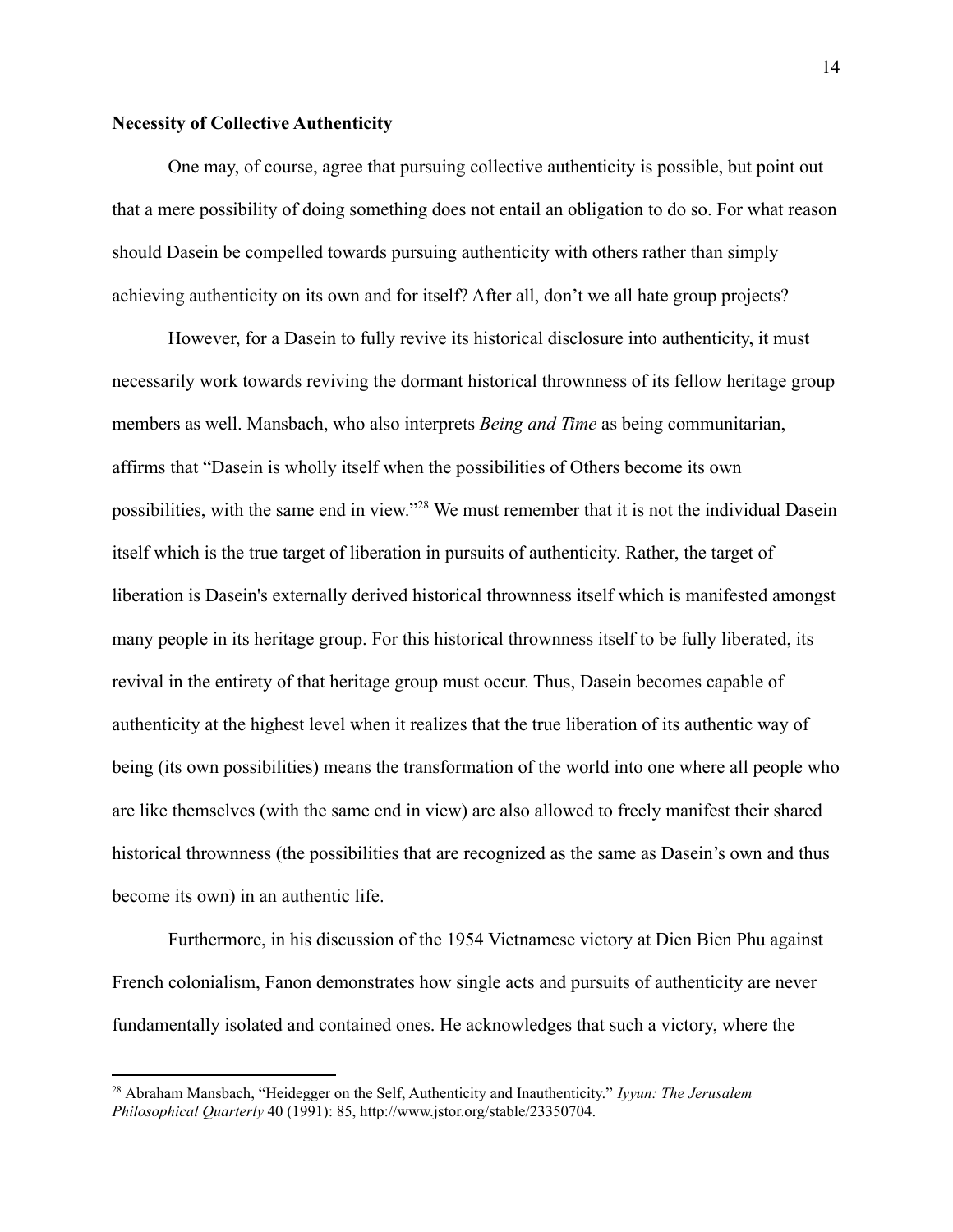Vietnamese successfully rejected and cast off the political standards of averageness and acceptability in colonial Vietnam, and were able to authentically affirm and pursue the values and political callings of their historically thrown experience, was one that ignited callings of inspirational conscience and yearnings of authenticity in all other colonial subjects who also shared that historical thrownness.<sup>29</sup>

Fanon's note on Vietnam highlights how in pursuing authenticity, one necessarily becomes an example of that authentic historical thrownness that inspires and lifts up the rest of its heritage community. As Alessandrini assesses, such examples and demonstrations of authenticity alleviate a kind of "fear barrier" which would otherwise continue sedating the rest of one's heritage community into inauthentic subordination to they-ness.<sup>30</sup> It is why one experiences a rejuvenation and feeling of being opened up when an authentic community member is encountered, as the activity of their authenticized historically-thrown way of being kindles and awakens the same kind of historical thrownness within ourselves. As Alessandrini notes, authoritative regimes are aware of the risk that such collective chains of combustion pose to the powder kegs of suppressed authenticity that they sit upon which is why such regimes try to hide, isolate, and stomp out any initial sparks of authenticity that appear, no matter how small or distant they may be. $31$ 

Additionally, achieving authenticity requires carving out space and allowance in the world for one to pursue and express the uniqueness of their historical thrownness, whether that be a part of the world that is no longer under colonial domination, a space where a religious community can be and feel safe with their authentic selves, or a community where one can

<sup>29</sup> Fanon, *The Wretched of the Earth*, 30-31.

<sup>30</sup> Anthony C. Alessandrini, "'Any Decolonization Is a Success': Fanon and the 'African Spring," in *Frantz Fanon and the Future of Cultural Politics* (London: Lexington Books, 2014), 166-167.

<sup>&</sup>lt;sup>31</sup> Alessandrini, "'Any Decolonization Is a Success': Fanon and the 'African Spring," 169-170.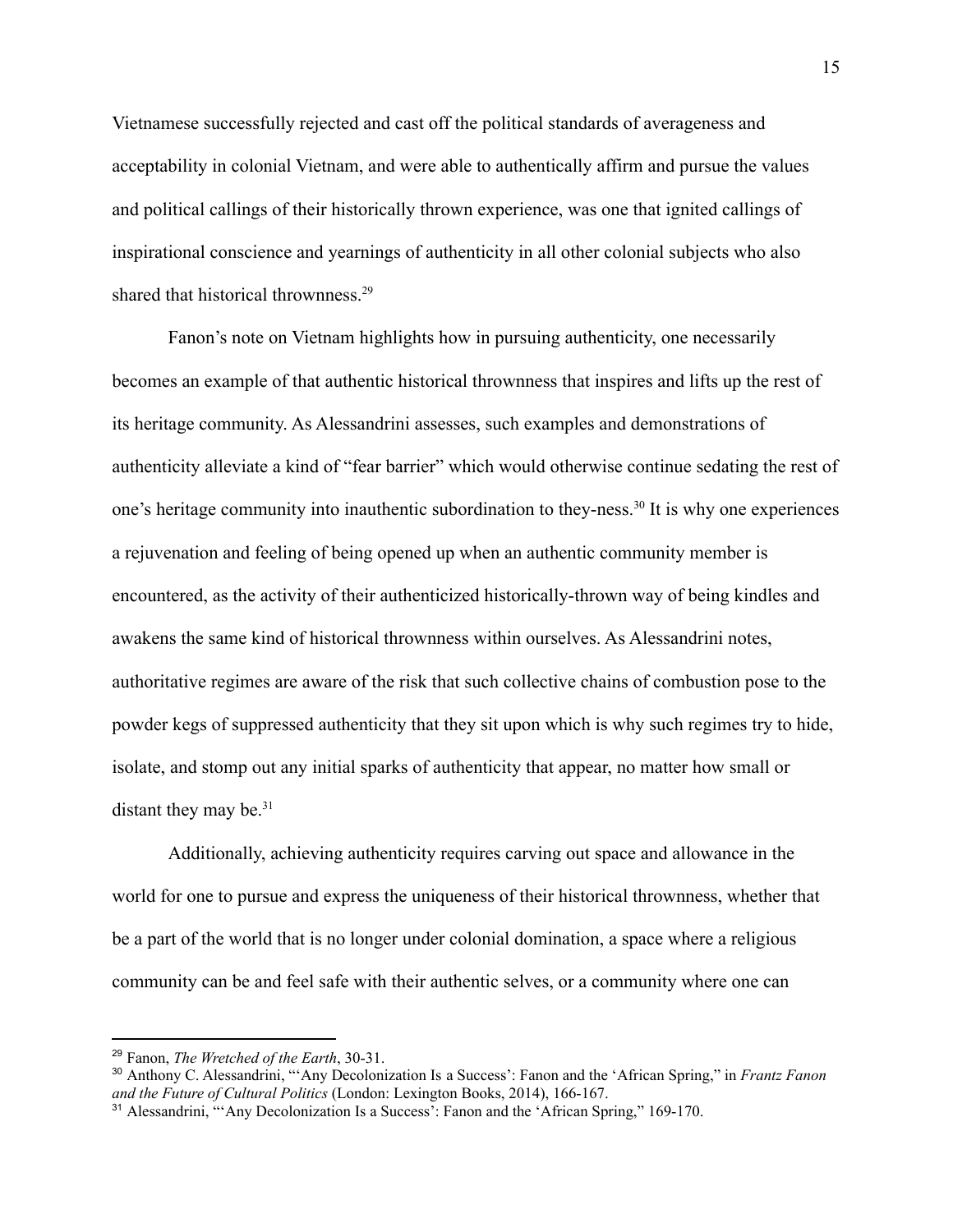pursue their authentic cultural customs without being obstructed; all such openings of space are also necessarily an opening of space to the rest of one's heritage community. The authentication of such heritage community members would open up even more space, and, as Fanon affirms with respect to the authentication of colonized peoples, community members are compelled to care about such further opening: space that is not open is space that is closed off to them– be it a place where colonial and racial domination still lingers, a hellscape of persecution, or a workplace of vicious male domination and privilege, this is a restriction and threat to their own authenticity.<sup>32</sup>

Thus, all promotions and achievements of authenticity are always promotions of the authenticized historical thrownness itself in its full and collective manifestation. Admirations towards specific instances of authenticity are never simply towards the individual Dasein of that instance. Rather, a considerable part of such admiration is how that instance contributes towards an empowerment of a collectively-held historical thrownness in its totality.<sup>33</sup>

Since the apparent pursuit of one single Dasein's authenticity is always a promotion of a historical thrownness itself, an authentic Dasein would always be helping members of its heritage community to develop authenticity. A Dasein cherishes moments of authenticity in all its historical comrades when it recognizes that it can see itself and the historical thrownness that it itself hails from in their eyes. Such a disposition towards its heritage community could explain why an authentic Dasein would be willing to die for them. Such a martyr rests assured in the fact that their historical thrownness, which ultimately encompasses themselves and their world as they experience and know them, will persevere beyond them in the members of their heritage

<sup>32</sup> Fanon, *The Wretched of the Earth*, 179-180.

<sup>&</sup>lt;sup>33</sup> One could perhaps even argue that such admiration is *completely* directed at the collective historical thrownness in its entirety.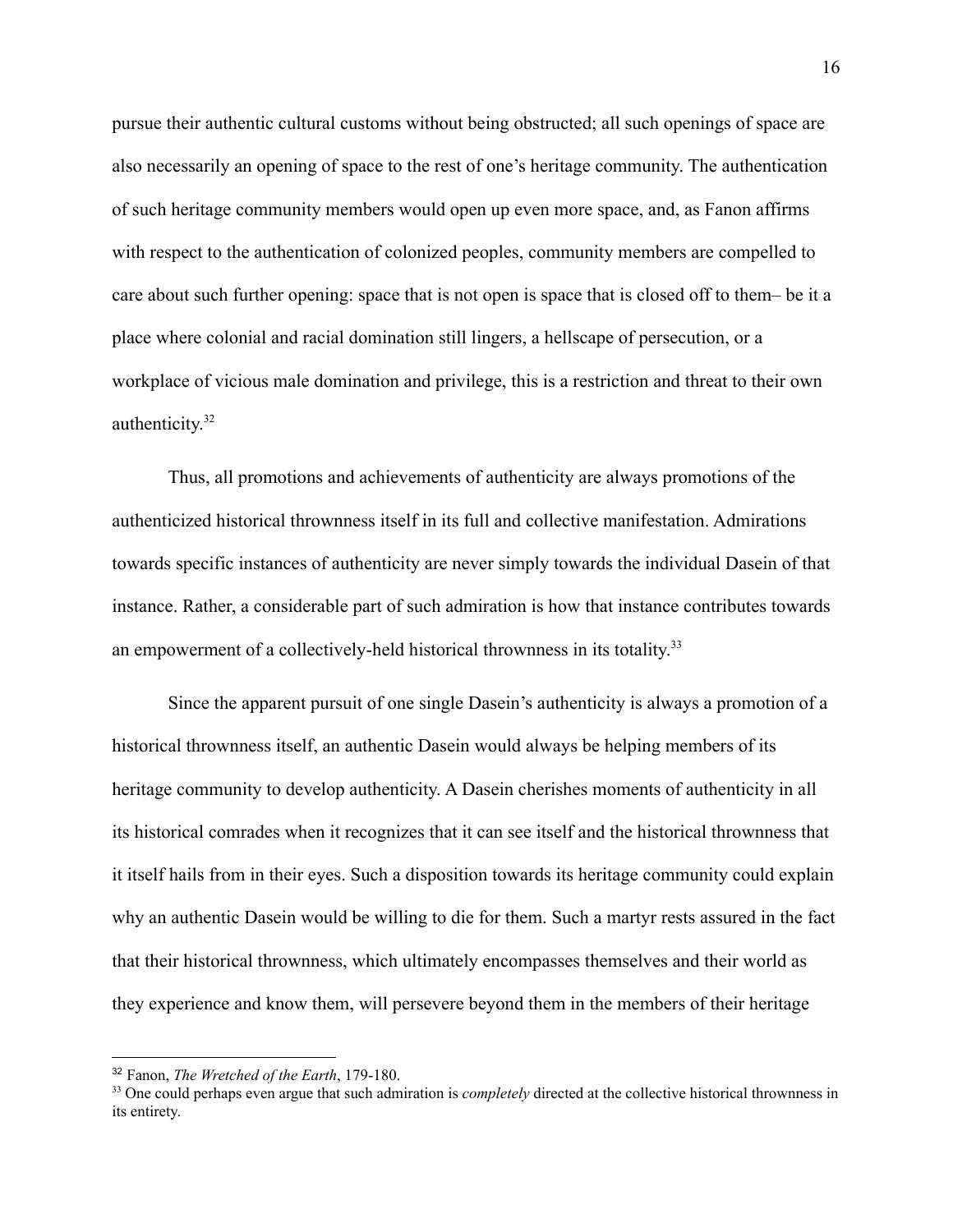community who are instilled with that same experience of historical thrownness. Thus, a pursuit of a collective authenticity is not only very much possible and non-contradictory, but it is also an inevitable and necessary occurrence in full authentic becoming.

# **Possibility of Unity and Solidarity**

It is only with such historical comrades, however, that collective authenticity can be pursued, because if Dasein share no historical thrownness, then there is no common experience of the world or way of life to unite their pursuits of authenticity. This is not to say that one is necessarily opposed to or completely indifferent to the authenticity of a historic stranger. One could indeed support the historic stranger's achievement of authenticity through altruistic solidarity, but such help would not be a pursuit of collective authenticity.

A cis-male, for example, could stand in solidarity with a pursuit of authenticity for women, but this specific pursuit in itself does not open up ways of being and life that match onto his historical thrownness. Something else in his historical thrownness that could indeed be potentially pursued in collective authenticity, such as thrownness into a racial group, would not be the target of the liberation at hand (assuming that this march strictly focuses on women's issues). He cannot stand in direct unity for them, both because it is not pursuing a liberation and authentication of his historical thrownness, and because since it does not involve his historical thrownness, the experience and goals that are being pursued are ones on which he cannot rightfully claim to have insight or expertise. Only one who is part of the historical disclosure that a collective pursuit of authenticity is focused on, whether that be of femininity, Indigenousness, Judaism, or the working class, can claim to truly understand the experience and pursuits of authenticity that the collective group is aimed at. Thus, such people are the only ones who can truly conduct and lead the pursuit and achievement of their collective authenticity. A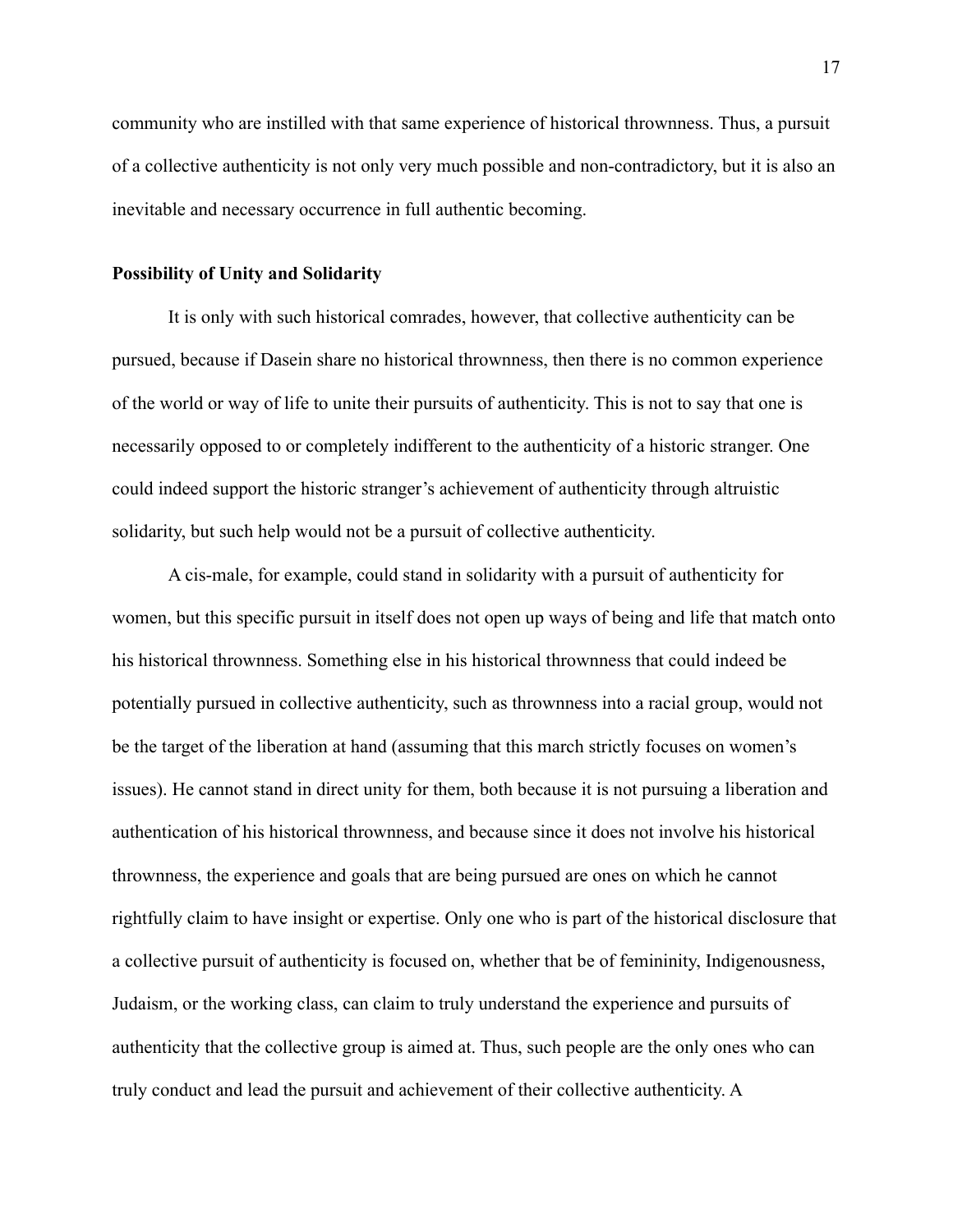non-member could provide support, but only as one in an external solidarity that lets those who are in unity with that historical thrownness lead the way to that liberation of authenticity.

Because of this, collective authenticity is not something that every single person could unite together in pursuit of. It can only be pursued by historical comrades who share a historical thrownness distinct from the generic averageness of they-ness. This would explain why section 74 of *Being and Time* affirms such destiny as "Being-with-one-another in the *same* world," rather than *the* world in a universal sense.<sup>34</sup>

#### **Fanon on Intersectionality**

However, Daseins are, of course, never defined by simply one definite and clear-cut heritage of historical thrownness. Fanon recognizes this as something that some 20th century African intellectuals, in trying to establish the existence of a unified African culture, failed to realize in their pursuit of collective authenticity for the Black diaspora. He notes that when the members of Black historical thrownness came together at the First Congress of the African Society for culture in 1956, They realized that their finer and more particular experiences of historical thrownness ultimately made them different from one another. The Blacks of Chicago, Latin America, Nigeria, and Tanzania all realized that even though they were all Black, they were distinct people through their distinct historically thrown cultures, which were ultimately different collections of values, pursuits, concerns, and goals.<sup>35</sup>

Fanon agrees that the constituents of such a heritage group of a historical thrownness, such as Blackness, are indeed always distinct from each other in other factors of historical thrownness such as culture, sex, age/generation, etc. To suggest that this wouldn't be the case with the Black diaspora, and to affirm that Blacks are nothing but their race, would be just as

<sup>34</sup> Heidegger, *Being and Time,* 436.

<sup>35</sup> Fanon, *The Wretched of the Earth*, 152-154.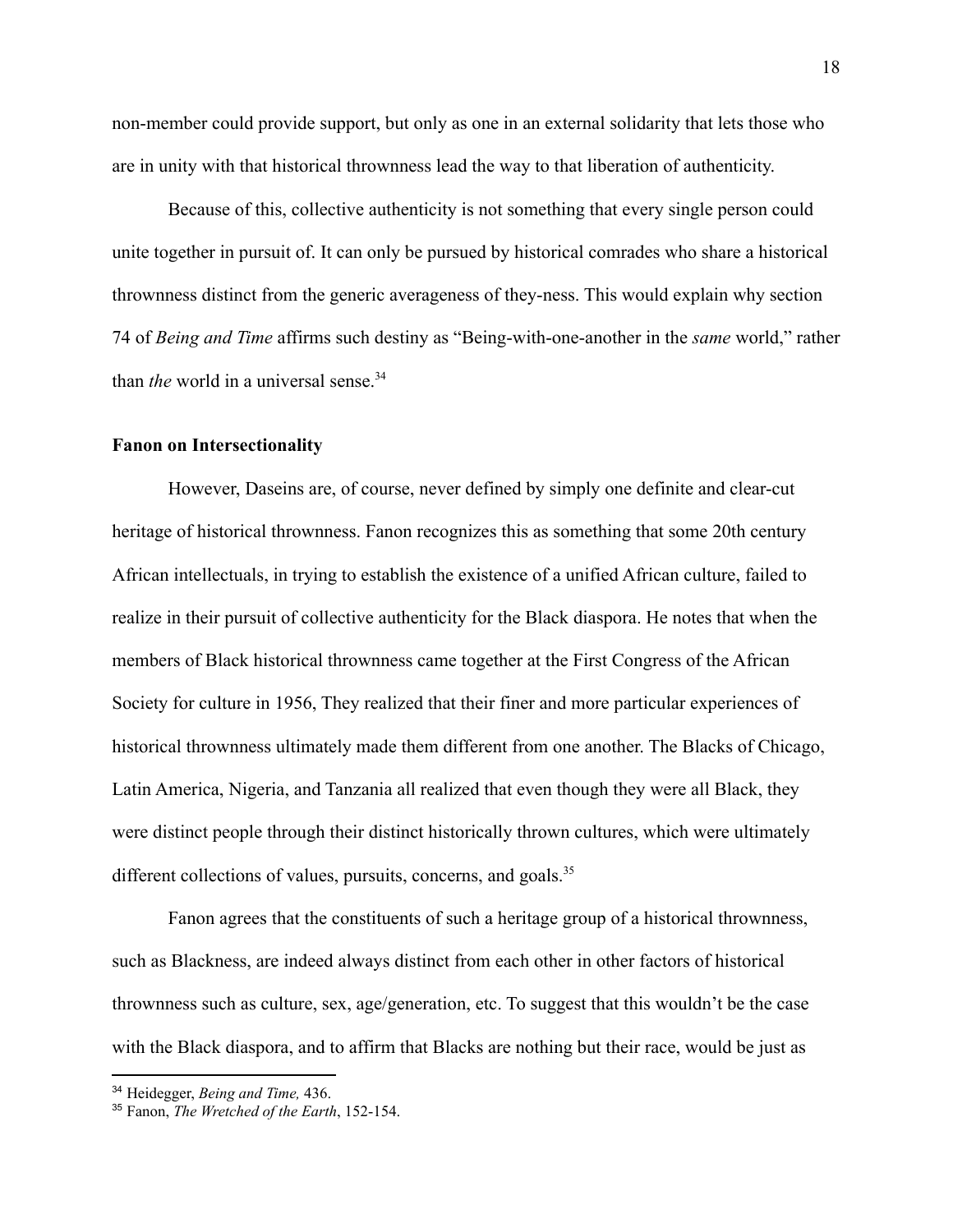absurd as the racism of white colonizers that proclaims Blacks and other colonial subjects to have no culture and that all Blacks, Arabs, etc. are all ultimately the same.<sup>36</sup>

But even with such discrepancies in a group, Fanon shows that this simply demonstrates a presence of intersectionality with respect to historical thrownness, one that affirms that more particular groups of Dasein, as well as individual Dasein, can and must be comrades in many different communities and pursuits of collective authenticity in order to fully authenticize their multilayered sets of historical thrownness. Fanon notes that while colonized nations such as Guinea and Senegal have distinct cultural pursuits of authenticity that they must undertake on their own in distinct groups, they nonetheless still hold a historically thrown unity and comradeship through the same subjugation of white colonialism and exploitation in Africa that they have experienced and must fight together against.<sup>37</sup> Fanon simultaneously acknowledges the presence of intersectional distinction while also affirming that it should not be used as a grounds to undermine the dimension(s) in which people are still nonetheless united as a heritage group. As Alessandrini highlights, Fanon realized that misleading thinking on intersectionality is what led to the harmful division of 'White Africa' and 'Black Africa,' which led to a failure to recognize that all parts of Africa, while certainly not sharing a homogenous Pan-African cultural and racial unity, were nonetheless all colonized Africans that pursued a African political authenticity against European colonialism.<sup>38</sup> Intersectional distinction must and should be acknowledged, but at the same time does not and ought not be taken as an obstruction to pursuits of collective authenticity.

## **'Lone Wolves'**

<sup>36</sup> Fanon, *The Wretched of the Earth*, 152-154.

<sup>37</sup> Fanon, *The Wretched of the Earth*, 168-169.

<sup>&</sup>lt;sup>38</sup> Alessandrini, "'Any Decolonization Is a Success': Fanon and the African Spring," 166-169.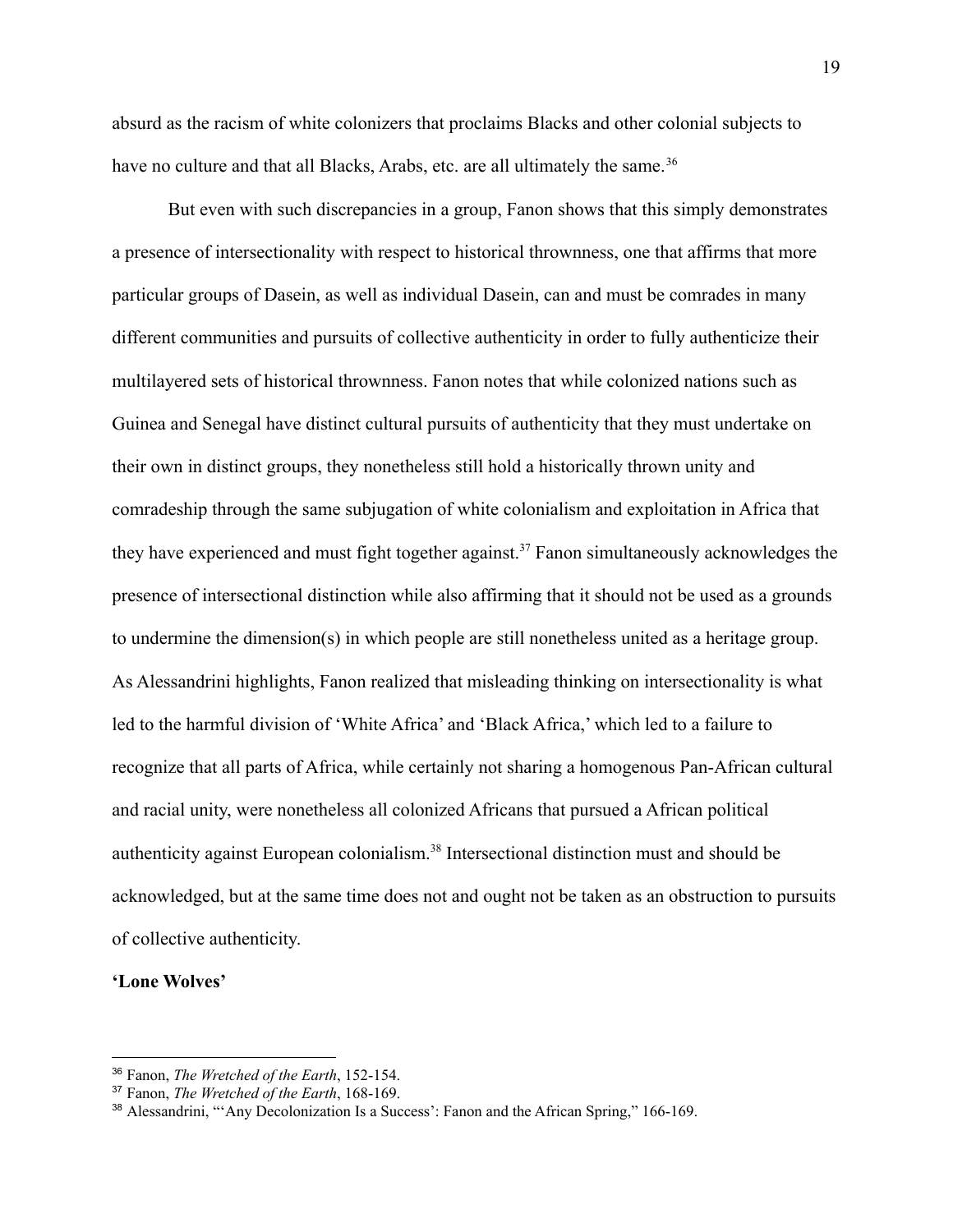One may question if collective authenticity is possible if a particular experience of historical thrownness is one that only one single Dasein has been thrown into. However, it would seem quite rare, and perhaps even fundamentally impossible for such 'lone wolves' to truly exist. After all, even if one were thrown into apparent aloneness in a certain historical disclosure, wouldn't they have a shared historical disclosure with others who are also all alone in their historical disclosure? Furthermore, doesn't the label we are using right now, 'lone wolves,' one that is plural, already immediately imply in itself multiple and other people who are thrown into that situation, and thus, a heritage community?

But even if a true lone wolf did exist, then the entirety of that specific historical thrownness would be embedded in that Dasein, and as such, that Dasein would constitute the entirety of the heritage community itself. Thus, any individual pursuit of this authenticity would also ultimately be a collective one in the sense that the entirety of a heritage community would be achieving authenticity. Furthermore, since a Dasein's set of historical thrownness is intersectional, it would very likely encompass a different layer of historical thrownness by which other Dasein have been attuned. Thus, genuine lone-wolfness is at best an extreme rarity that fails to disprove the occurrence and feasibility of collective authenticity.

## **Heidegger and Fanon on the Constitution of They-ness, An Incompatibility?:**

I now want to give focus specifically to understanding the constitution of the 'They.' This will lead to important clarifying distinctions between its *particular manifestations* and its *fundamental ontology*, ones which might otherwise be overlooked and lead to mistakenly taking valuable Fanonian observations on the 'They' as being incompatible with *Being and Time*. <sup>39</sup> This

<sup>&</sup>lt;sup>39</sup> Fanon, of course, never actually uses the terms 'They', they-ness, or Das Man, all of which are derived from *Being and Time*. As will be made evident in this discussion though, I take Fanon as undoubtedly making valuable observations regarding the idea of they-ness, which are simply more implicit ones that don't make direct reference to or connection with these terms.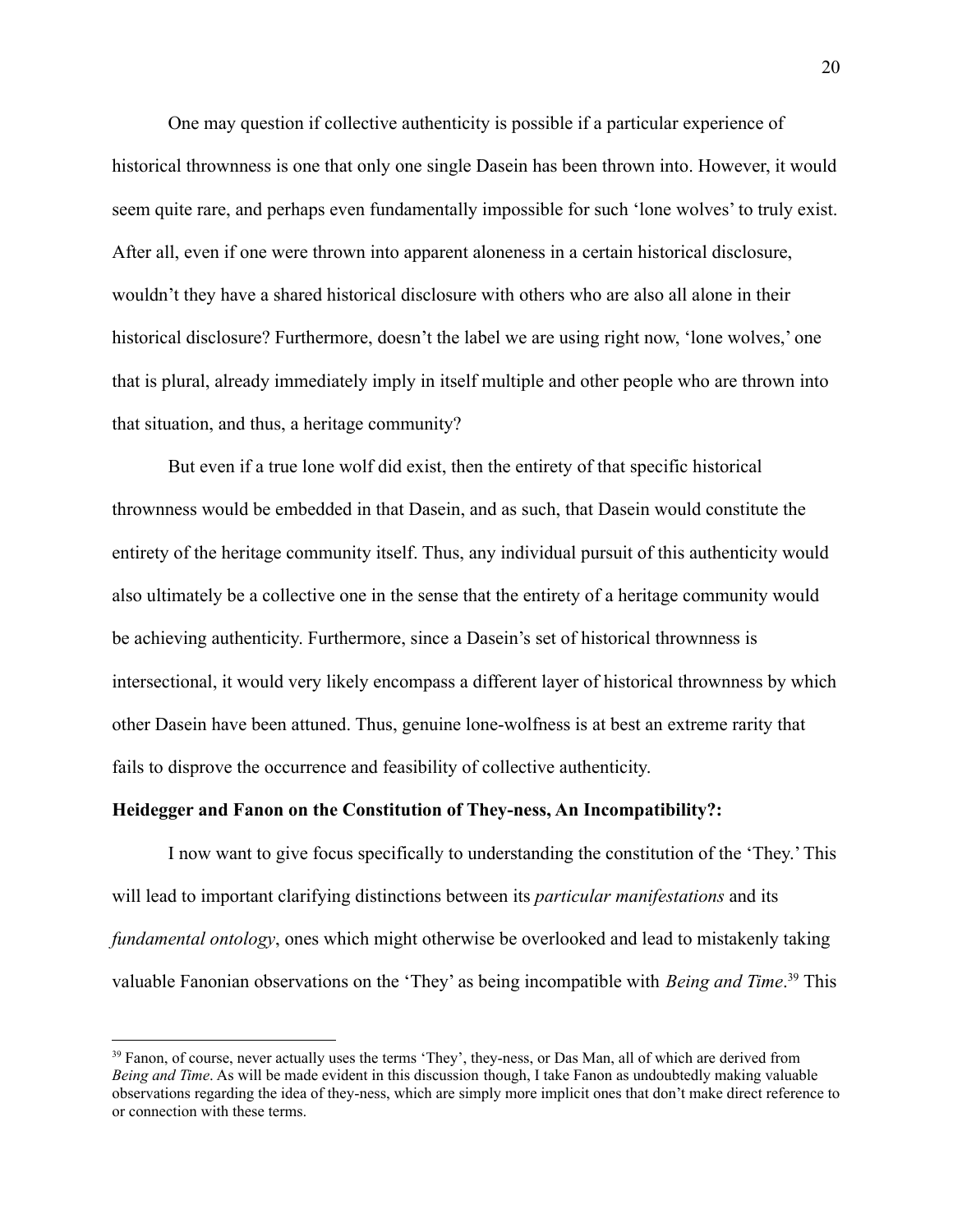will demonstrate both why in certain societal contexts some heritage communities can end up facing much harder struggles for their collective authenticity through marginalization, and why the 'They' itself will never actually be dismantled.

Section 27 of *Being and Time* affirms that if we are to ask who or where the 'They' is, we cannot succeed by pointing to any particular Dasein, one's own Dasein, to a specific group of Dasein, nor to "the sum of them all." With such a description of they-ness, one may perhaps question whether Dasein have anything to do with the development of experienced they-ness at all. The main distinction that *Being and Time* seems to be implying, however, is that being a constitution of they-ness is not equivalent to you being they-ness nor of they-ness being you. I take this as most clearly implied when he describes they-ness as that "which all are, though not as the sum".<sup>40</sup> In this, *Being and Time* implies that this averageness is constituted through some contribution from each Dasein (all are), and is thus not the result or reflection of any one person or group completely. The reason why it is not a sum is because one cannot see every single individual Dasein contributor and its participation fully reflected in that they-ness that results, particularly because it is a blurred composite without any intra-distinction in which each participatory contribution is diluted, and simply indistinguishable, from the contributions of others.<sup>41</sup>

Fanon's descriptions of the colonial system in *Racism and Culture* portray a much more explicit picture of the constitution of they-ness in the context of colonized people. Fanon describes how the authority and averageness in the colonial world were not brought about by any kind of passive or peaceful conglomeration of Dasein that created an equal blend of native and

<sup>40</sup> Heidegger, *Being and Time,* 164-167.

<sup>41</sup> While Heidegger's articulation of the 'They' in *Being and Time* presents a very critical account of publicness, Dostal, in "The Public and the People: Heidegger's Illiberal Politics", highlights that pre-Heideggerian philosophers such as Kant held this kind of publicness as playing a beneficial and important role for morality (528-531). Dostal also highlights how the criticisms and themes towards publicness that Being and Time undertakes are remarkably reminiscent of Kierkegaard's treatment of publicness in 1846's *The Present Age* (531-534).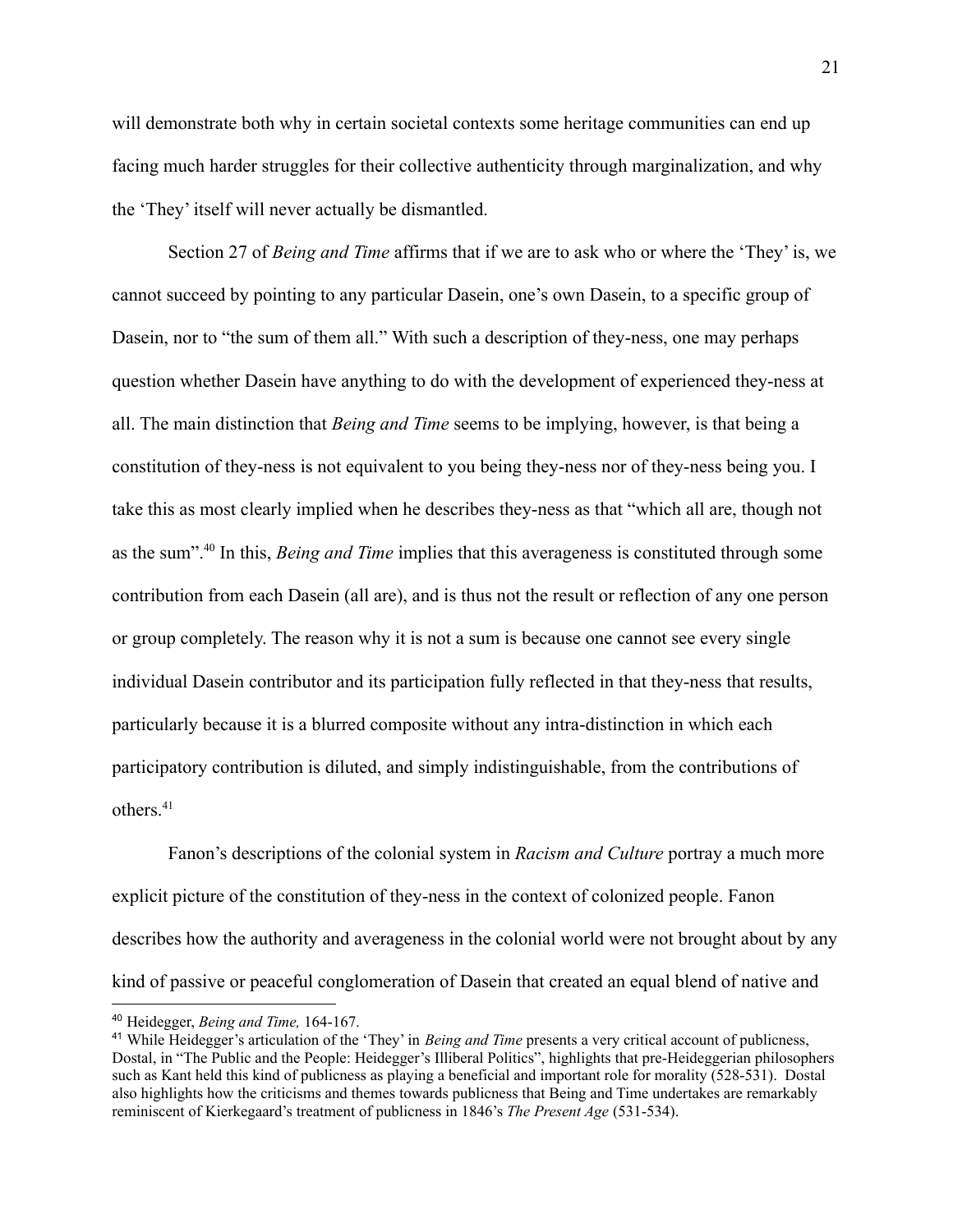colonizer in the averageness of colonial they-ness. Rather, the standard of colonial they-ness was established through a bloody and violent "sacking of cultural patterns" where "a new system of values is imposed, not proposed but affirmed, by the heavy weight of cannons and sabers."<sup>42</sup> Under these conditions, the native is completely subjugated and dehumanized by the domination of the colonizing occupant, becoming "an object at the hand of the occupying nation."<sup>43</sup> The native's cultural patterns and ways of life are liquidated, lost, and outcast, not incorporated into the standards of the colonial society. In this, the sole way of life that is seen as a 'civilized' and legitimate culture is that of the white occupier's 'superior race.' The colonizer, from its pedestal, affirms that without this 'motherhood' of white 'saviorism,' colonized people would fall into a darkness of barbarism, devoid of any culture.<sup>44</sup> Through these colonial descriptions, it's obvious that Fanon is pointing a finger directly and specifically at colonizers with respect to they-ness constitution. Does this put his decolonial thought at odds with *Being and Time*'s establishment of the 'they' as being rooted in any specific group of Dasein?<sup>45</sup>

## **'Weak' and 'Strong' Fannonian Arguments on Heritage Community Marginalization**

One might try to make these seemingly contrasting views compatible by suggesting that a weaker argument is being made in Fanon, one which permits the acknowledgement that all Dasein contribute to the constitution of they-ness (which would make it ultimately wrong to attribute they-ness entirely to a specific group), but which explicitly highlights that this does not fundamentally entail each Dasein having an *equal* level of influence on they-ness.<sup>46</sup> After all, it

<sup>42</sup> Fanon, *Racism and Culture*, 208.

<sup>43</sup> Fanon, *Racism and Culture*, 208.

<sup>44</sup> Fanon, *The Wretched of the Earth*, 148-149.

<sup>&</sup>lt;sup>46</sup> As Dostal notes in "The Public and the People: Heidegger's Illiberal Politics", the potential that Fanon identifies for publicness/they-ness to be maliciously dominated by a powerful select few was something that recognized by Hegel and Marx as well (535-536). This is also reminiscent of the concerns of philosophers such as Kant, Voltaire, <sup>45</sup> Such questions can, of course, be formulated the other way around, and instead question whether *Being and Time* is compatible with Fanonian decolonial politics. I do not mean to implicitly take up the suggestion or argument that accordance with *Being and Time* is the bar which Fanonian philosophy must meet in order to be of validity and value, or vice versa. I simply frame such questions in this consistent way for the sake of clarity through consistency.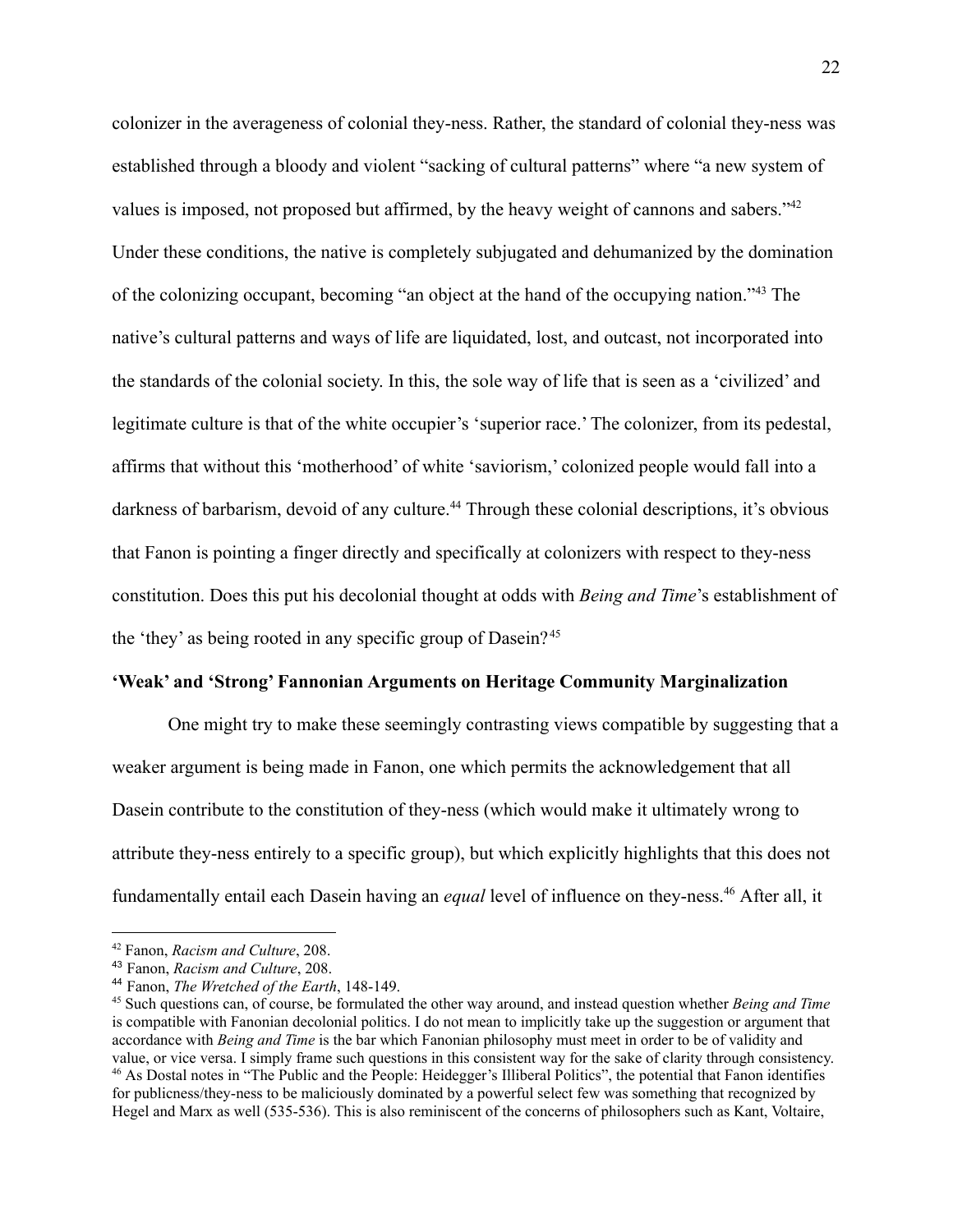would be absurd to suggest that marginalized heritage communities of a societal context contribute to the standards of averageness just as much as dominant heritage communities, such as the capitalists, celebrities, white colonizers, binary people, or cis-males of our own societal context. This would thus open up the possibility of considerably, *but not completely*, lopsided they-nesses, one that would demonstrate why marginalized communities, in having their historical thrownness disproportionately ostracized by they-ness, face much higher challenges in their pursuits of collective authenticity than non-marginalized communities whose historical thrownness, while, of course, not endorsed as the standard of averageness, is still given more basic recognition as being a *legitimate* culture, gender experience, sexuality, faith, etc., by the composite of they-ness that is faced.

The stronger argument, however, which seems to be more in line with the strong language and descriptions Fanon puts forth, would affirm that some Dasein and heritage communities can indeed become *completely* excluded from the constitution of they-ness, that marginalizations of complete lopsidednesses can indeed occur, and that they-ness *can* be attributed in its entirety to a specific group of Dasein.<sup>47</sup> With this in mind, are we forced to retreat to the weaker argument in order to keep Fanonian thought in line with the ontology of *Being and Time*?

#### **Particular Manifestations of They-ness as Distinct From Its Fundamental Ontology**

Diderot, and Paine over the influence of secret societies such as the Freemasons on the politics of the Enlightenment (531).

 $47$  Of course, the considerations from our discussion on intersectionality will highlight that even if a specific group is dominating they-ness in a lopsided way, this they-ness would nevertheless still not encapture each of the intersectional composites of each individual member, and as such, such group members would still ultimately have to resist fallenness to this 'They' in order to be authentic. White people, for instance, in being *the* dominant colonizing group that Fanon is making reference to, each still have a fallenness to resist and authenticity to pursue since none of their historical thrownnessess are ones of pure and generic whiteness. Such lopsided domination and privilege, though, even if it doesn't completely eliminate the struggle for authenticity, nevertheless seems to quite obviously make it less of an issue in the sense that for a dominating group, at least part of their overall historical -thrownness, is never subverted by the 'They.'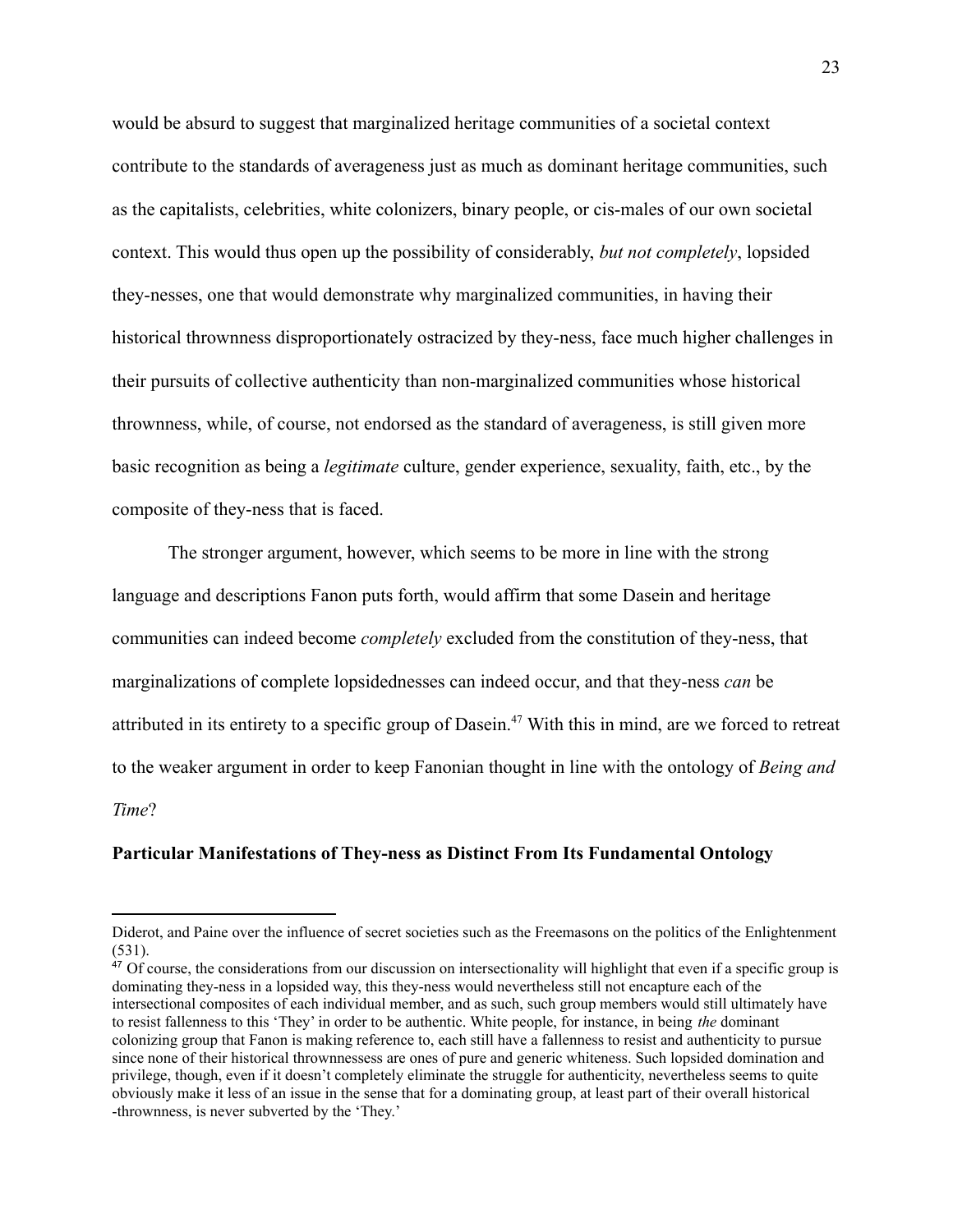I would argue, however, that there is not any contradiction between the strong Fanonian argument and the conception of they-ness presented in *Being and Time*. This becomes clear if one recognizes two things. First, that understandings on the constitution of they-ness can be directed to either how they-ness can manifest itself *as a concrete particular* in societal contexts, or on what they-ness is *in an ontologically fundamental and existentiale<sup>48</sup> sense*. Second, Fanon's colonial recognitions and articulations of they-ness refer to this *former* type understanding, while *Being and Time* is focused entirely on the *latter*.

The strong Fanonian argument can be completely right in recognizing how *particular societal manifestations of they-ness* can be lopsided to points of complete exclusion by dominating groups such as colonizers, and how the pursuit of collective authenticity becomes a much more harrowing task for communities and people whose historical thrownness has been completely denied of any basic influencing or recognition.<sup>49</sup> But it would be wrong to suggest from this that those dominating groups are themselves responsible for *they-ness itself in a fundamental sense*, and that if a redeeming and equalizing justice is served against such dominators, they-ness itself as an existentiale problem, as well as the recurring threat of falling into inauthenticity, would be dismantled for Dasein. Dominators never created the existentiale of they-ness and fallenness themselves. Rather, they simply carry out their domination through existentiale realities already in place. It is for this reason that even for Dominators who dominate to a brutal completeness, we always fail, as *Being and Time* affirms, to articulate they-ness itself by pointing at them.<sup>50</sup> Dasein's being-with-others in the world, which Dasein will never be able

<sup>48</sup> Term used in *Being and Time* to signify an essential feature of Dasein. Existentiales are simply what it means to be Dasein, and are just constant and unavoidable features in our existence.

<sup>49</sup> Egan, in "Das Man and Distanciality in Being and Time", notes that in a stratified society, Das Man can manifest itself in many different ways within distinct sections and roles of the society (Upper-class vs. working class, attendees at an academic lecture, vs. party attendees as a college party, etc.) (295). One could reasonably argue however, that the magnitude of global reach that colonial domination has established is one which dominates all (or an overwhelming amount of) such sections and roles in global society.

<sup>50</sup> Heidegger, *Being and Time,* 164.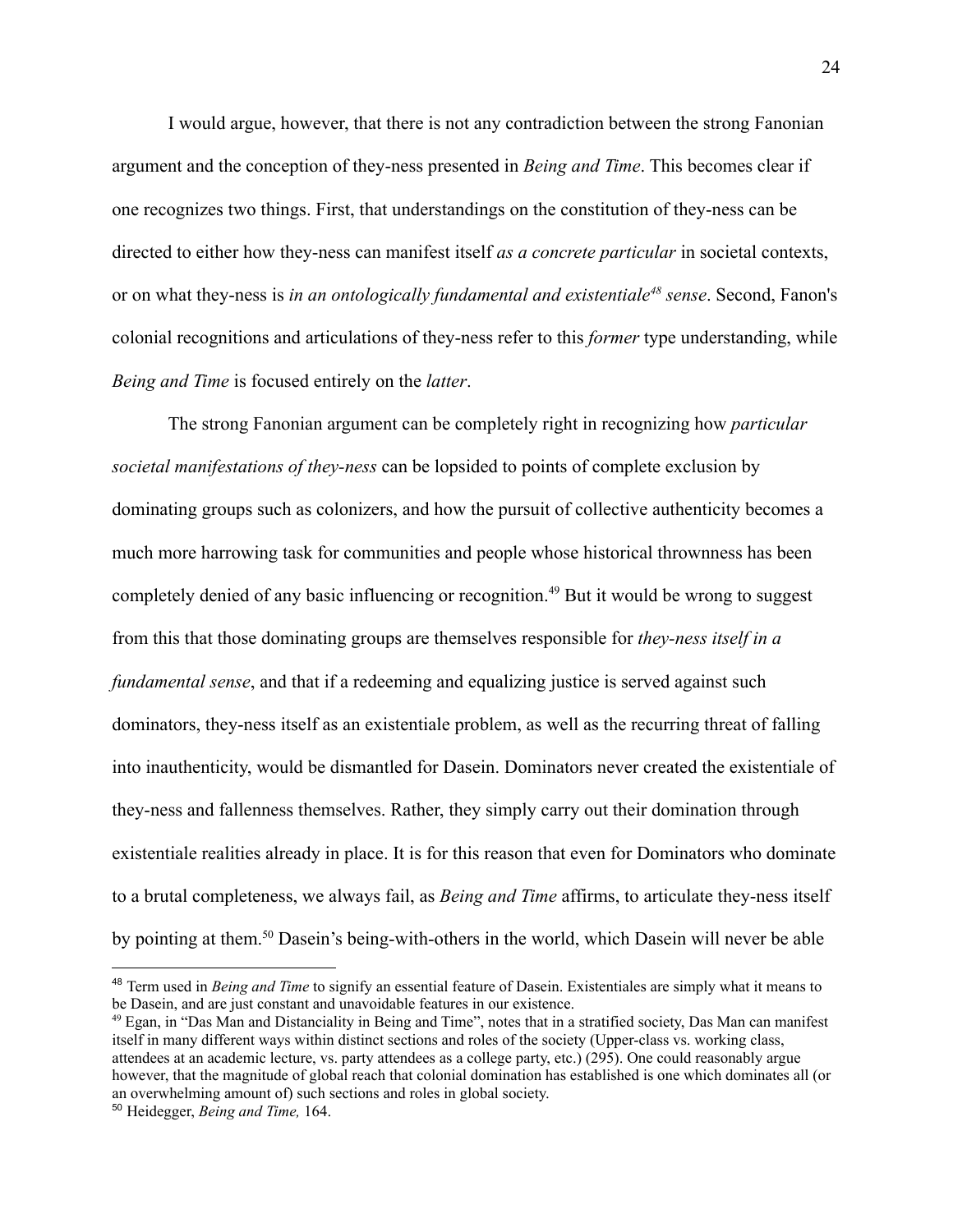to detach from, is what inevitably solidifies they-ness itself as a fundamental existentiale, and it is our universal participation in that being-with-others, be it participation as complete dominators, as pure and non-influential victims to they-ness, or as somewhere in between, that makes the overall fundamental structure of the 'They' itself something "which all are."<sup>51</sup>

Revisions to the particular manifestation of they-ness at hand in a societal context may, of course, lead to a less lopsided 'They' that ceases to disproportionately oppress the marginalized. But a generic they-ness, be it a more just and 'diversified' one, will always still ultimately remain, and as such, ultimately retain the challenge for collective authenticity.<sup>52</sup> Political revolutions, no matter how magnificent they become, *will never become ontological revolutions* that change what Dasein is. With this, one could perhaps view us as modified versions of Sisyphus, ones who can perhaps lessen the load of our boulders, but who will still ultimately face an indefinite struggle of pushing them in order to possess our authenticity.

Through these undertaken distinctions, we can now see why the distinct articulations of they-ness found in Fanon and *Being and Time* are indeed compatible ones that both provide important understandings on different aspects of the constitution of they-ness. Fanon's insights allow a recognition of an exclusionary lopsidedness in they-nesses manifested in social contexts.

<sup>51</sup>Heidegger, *Being and Time,* 153-168.

To give some more clarity to this point, the 'They' can only be what it is in as much as it has victims which it can sedate into fallenness. To suggest that such victims are not essential in this way would be akin to suggesting that a totalitarian dictatorship would be possible on a deserted island. In as much as victims are essential to they-ness in this way, since everyone is a victim to the 'They', then regardless of whether they are excluded from influencing the actual averageness of they-ness, they are still ultimately contributing constituents to the 'They' itself in its fundamental sense. In other words, being non-influential to something is not the same as not being associatively attached to it. Additionally, being-with-others as a universal existentiale also means that regardless of the particular averageness being manifested by the 'They' a present societal context, all Daseins, at an ontological level, have the capacity to implant their historical -thrownness onto they-ness'standards of averageness in a dominating way. It is in this second sense as well that the 'They' itself as a fundamental existentiale is present in all of us, and as such, is something that we all are.

 $52$  With these scare quotes, I don't mean to suggest an emptiness or triviality to diversity. Rather, this is meant to emphasize that the genericness of a particular manifestation of they-ness, even if influenced by a diverse range of people, will itself never be a diverse one, as by the very nature of a they-ness, it will always fail to encompass the particular and unique historical thrownnesses of Daseins and their heritage communities.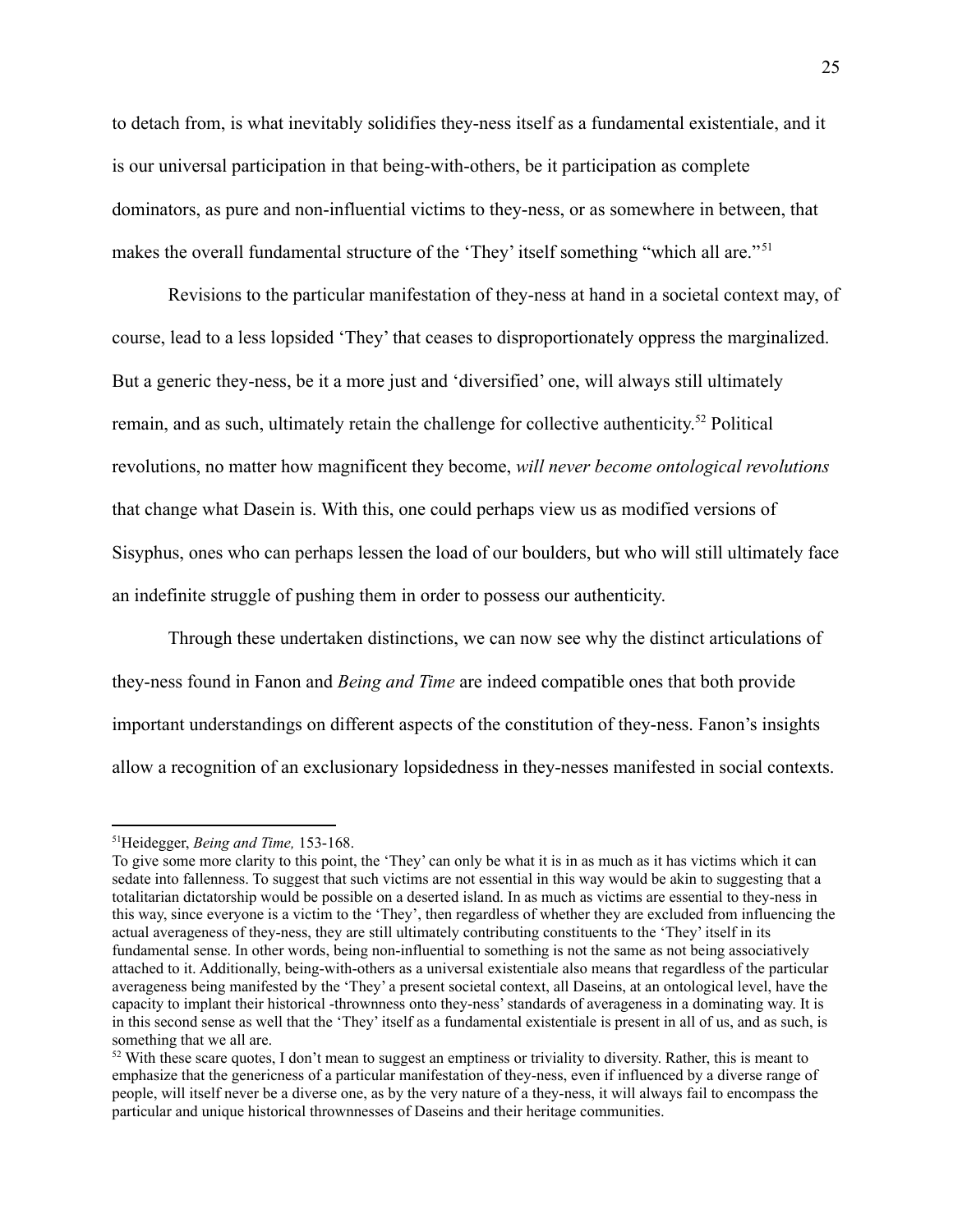It is one that reveals how marginalized communities, in facing much more opposition and burden in pursuit of their authenticity, should be recognized as being in a considerably different position than non-marginalized ones and their own less strenuous pursuits of authenticity find themselves in. One can stand with Fanon in recognizing and fighting for these important points while also simultaneously recognizing that Dasein will always have to face they-ness itself as a permanent existentiale that is rooted not in any lopsided domination, but in our own ontology.

#### **Can Dominators be Collectively Authentic?**

With this feasibility of lopsided and dominated particular manifestations of they-ness in mind, however, one may ask whether the very dominating groups, whose elevations to the pedestal of mediocracy leads to the disproportionate oppression of marginalized heritage communities, can be collectively authentic in their activities of domination. One may perhaps have in mind contemporary groups that affirm their right to pursue 'white pride.' Similarly, one may consider the monstrous Nazi regime that Heidegger attached himself to, one which exclaimed to be letting 'the pure Aryan Race' be what they truly were as a people.<sup>53</sup>

As a first observation, such cases entail the affirmation that the activity itself of dominating the averageness of they-ness is a part of the alleged community's authentic way of being. In the case of Nazism, this would be the affirmation that the collective authenticity of Aryans entails their establishment of themselves as a superior race that dominates the 'They' averageness of society, culture, and politics, and which completely exploits and liquidates all other heritage communities to the point of mass genocide. While proponents of 'white pride' may claim to be fundamentally different, as Monahan discusses in his consideration of the revivals of white-nationalism and 'pride' in the 2010s and 2020s, the concept of whiteness itself is bound up in supremacy. As he discussed, whiteness was a colonially generated concept that

<sup>53</sup> Young, *Heidegger, philosophy, Nazism*.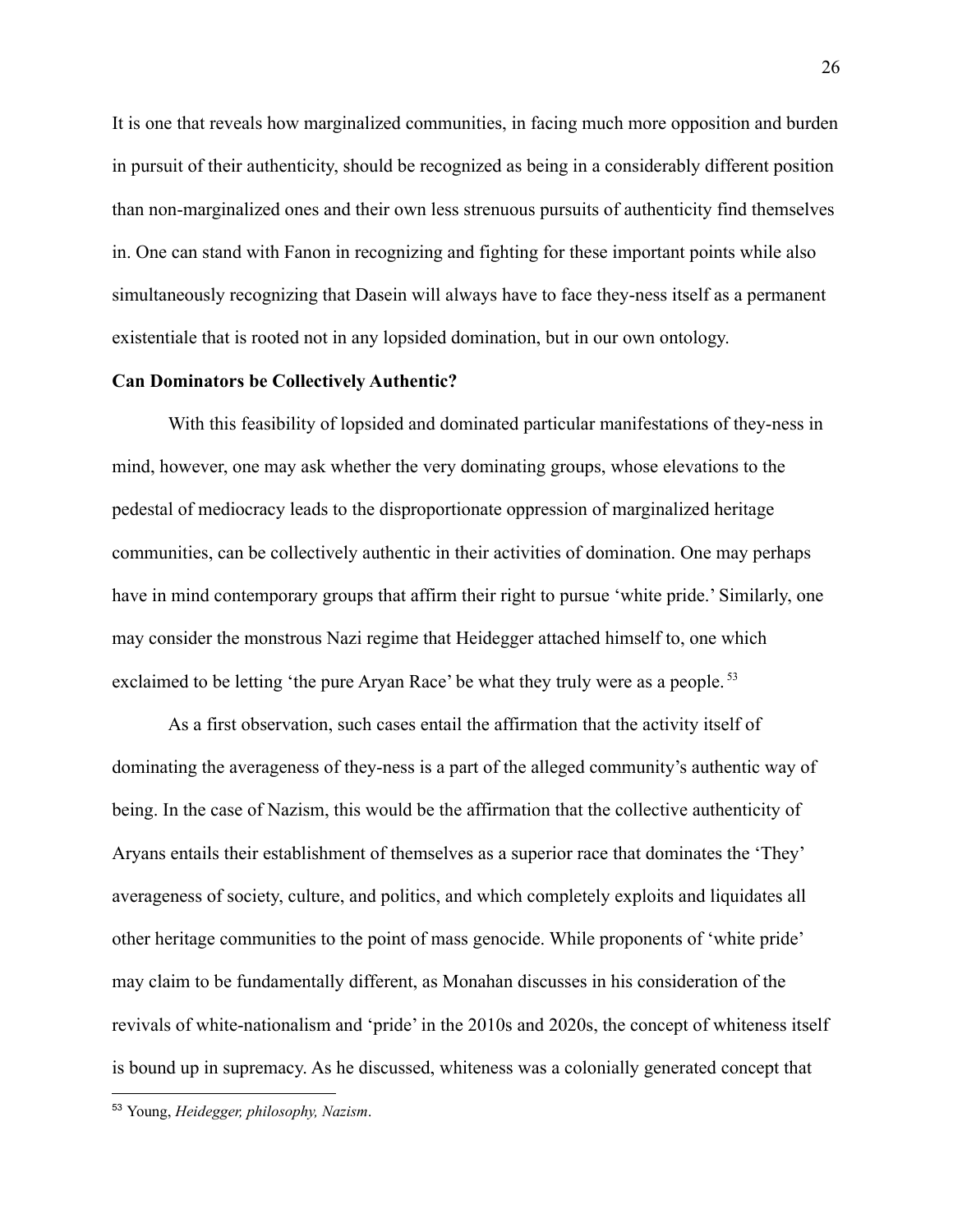instilled European ethnicity and culture as the generic and vanilla standard of global averageness. It is for this reason why white is not considered a color by our present socio-racial context, and why non-whiteness is always considered an 'exotic' and 'colored' deviant from averageness. Thus, a 'prideful' promotion of such whiteness, because of what whiteness in itself stands for, always has an embedded appeal to maintain the hateful and biased colonial order that it is founded upon.<sup>54</sup> As such, such 'pride' is inevitably an activity of further instilling and maintaining a domination of averageness.<sup>55</sup>

Such affirmations of authenticity by dominators demonstrate a deep obsession with either establishing or maintaining such domination of averageness, one that signifies an inability to conceive of or be comfortable with one's collective authenticity as functioning without such domination. They cannot bear the thought of ethnically/culturally European people living in a world in which not every actor on TV looks like like them, in which the works of Van Gogh and Chopin must stand side-by-side with non-Western works, or where beloved Western ideals of 'liberty' and 'freedom,' often in capitalistic senses, must become neighbors with the ideals of freedom found in other nations of the world. This ironically signifies an immense *fragility* and *weakness* in such supposedly 'authentic' dominators, as the only way they can supposedly be themselves is if lopsided standards of averageness hold up their insecure senses of historical thrownness like a crutch. It is through such obsessions and addictions with the pampering of averageness that 'authentic' dominators turn out to arguably be *the least authentic of them all*, in the sense that they exhibit an unwillingness to actively and independently hold up their historical thrownness in an active and authentic way against a 'They.'

<sup>54</sup> Michael J. Monahan, "Racism and "Self-Love": The Case of White Nationalism." In *Critical Philosophy of Race*, 9, no.1 (2021): 9-11, [muse.jhu.edu/article/777467.](https://muse.jhu.edu/article/777467)

<sup>&</sup>lt;sup>55</sup> As Monahan discusses, this toxic element of white 'pride' is reminiscent of Rousseau's conception of a problematic *amour propre*, in which one's esteem and love for themself is bound up in a drive to be better than, and thus, superior to, others around them in a kind of "one-upmanship" (4).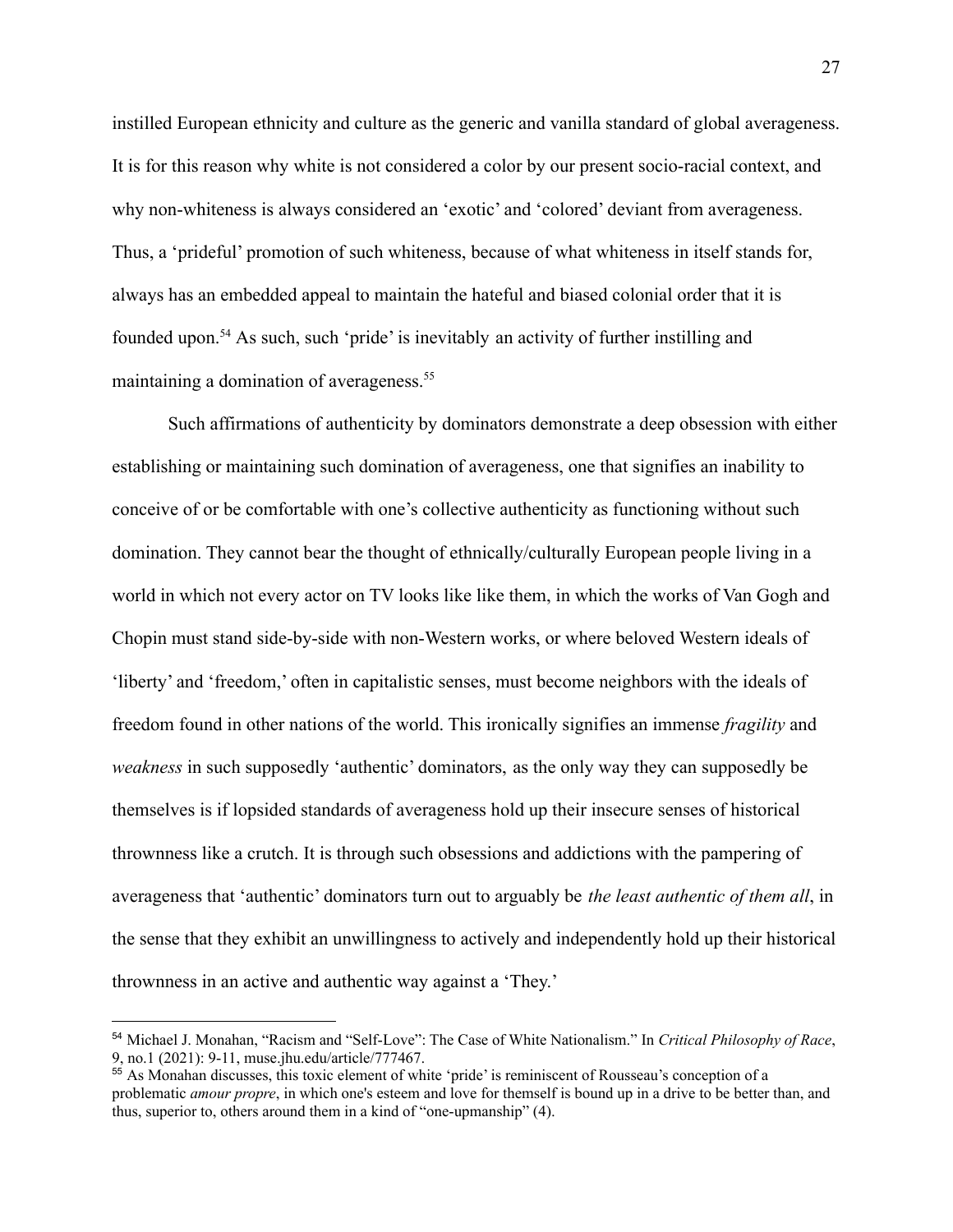Strong, healthy, and genuine senses of collective authenticity would entail no such obsessions or addictions. As such, collective authenticities such as those of Irish pride, Italian Heritage, Southern hospitality, or Germanness, which simply aim to authenticize their heritage communities, and hold no obsessions with dogmatically enforcing their historical thrownness as the generic standards that all must follow, can be beautiful and unproblematic authenticities.

#### **Fanonian Violence as Successful Deviation from 'Idle-Talk'**

As a final note on the accomplishment of collective authenticity, I will discuss how Fanonian violence relates to *Being and Time*'s conception of the *idle talk* that chains a Dasein to they-ness. Idle talk is one in which no actual discourse occurs, as such talk is that which has already been 'deposited' and established in the common and average intelligibility of the 'they'-ness. The notion of idle talk, however, should be understood as applying not merely to language but to human interaction and expression overall. As Hirsch notes, it avoids ever offending by dictating a code of conduct that appeals strictly to universal values of averageness that have already been established.<sup>56</sup> Such talk closes off any change or development. It closes off the possibility of novelty, as novelty would provoke and go against the pre-established rules that guide such conversation.<sup>57</sup> A Dasein that idly talks participates in mere averageness, and consequently, idle talk is a state of inauthenticity.

Fanon recognizes the concept of idle talk in affirming that the liberation of colonized people from colonial they-ness necessarily requires them to defy and break the standards of acceptable interactions and politics that were established by their white colonizers. He recognizes that the evils of racism can never be overcome by appealing to and depending on the political and cultural logic of white colonial overlords. He observes that there are many claims in

<sup>56</sup> Elisabeth F. Hirsch, "The Problem of Speech in *Being and Time*," In *Heidegger's Existential Analytic*, (The Hague: Mouton Publishers, 1978) 356.

<sup>57</sup> Heidegger, *Being and Time,* 211-214.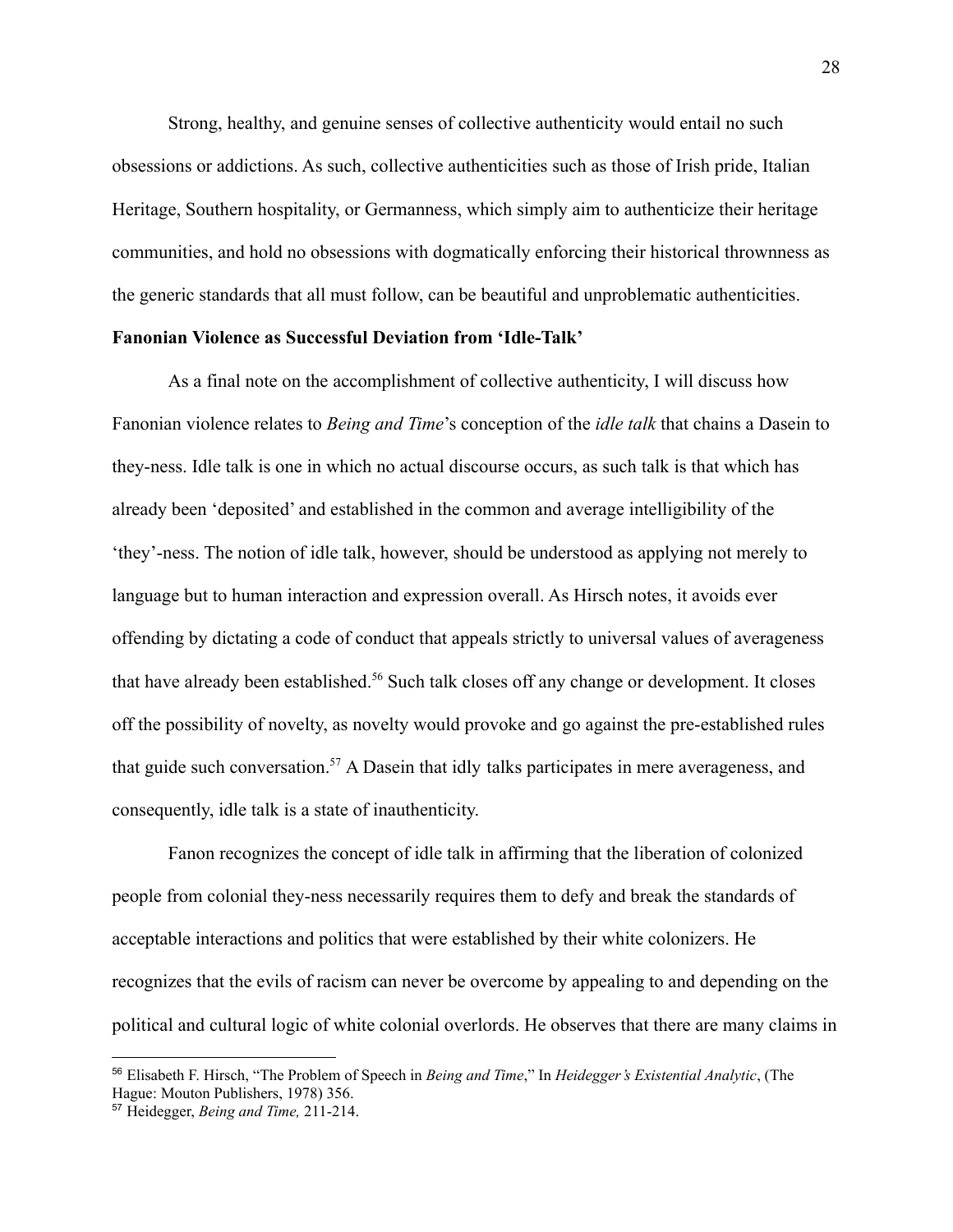modernity that colonizers are interested in addressing racism and granting their colonial subjects liberty, but that such claims are fundamentally empty and deceptive.

Fanon highlights that in cases where colonial overlords 'emancipate' a colonial nation, there is seldom any actual change to the economic and political systems that colonized people live under. This is because such claims and interests are coming from a cultural and political logic that ultimately gave rise to, and which is committed to maintaining the capitalistic structures that maintain colonialism, exploitation, and racism. Colonial overlords are happy to grant a colonized people 'emancipation,' but always on the condition that the colonized elite that will take over abide by the implanted rules and systems of the colonizer and stay under the thumb of its political, economic, and cultural approval.<sup>58</sup> Such conditions continue benefiting the colonizer's traditions by continuing the subjugation of the 'emancipated' people. Haddour highlights that such elites of the colonized are deplorably inauthentic members of the colonized community who, rather than developing their own authentic economies and politics, embark to get rich quick by inauthentically conforming to and adopting the politics, capitalism, and cultural standards of their 'previous' colonial overlords.<sup>59</sup>

Fanon affirms that actually liberating oneself from the domination of the colonial world is never an agreeable and rational confrontation of viewpoints. In breaking away from the domination of the colonizer, colonized people cannot justify themselves through the logic and standards of the colonizer, as working through such logic and values would constrain one within the pre-set standards of politics and capitalism that the colonized world has set as the rules for global idle talk, within which nothing authentically distinct is genuinely expressed or brought

<sup>58</sup> Fanon, *The Wretched of the Earth*, 21-25.

<sup>59</sup> Azzedine Haddour, "The Wretched of the Earth: the anthem of decolonization?*",* in *Frantz Fanon, Postcolonialism and the Ethics of Dif erence*, (Manchester: Manchester University Press, 2019), 161-165.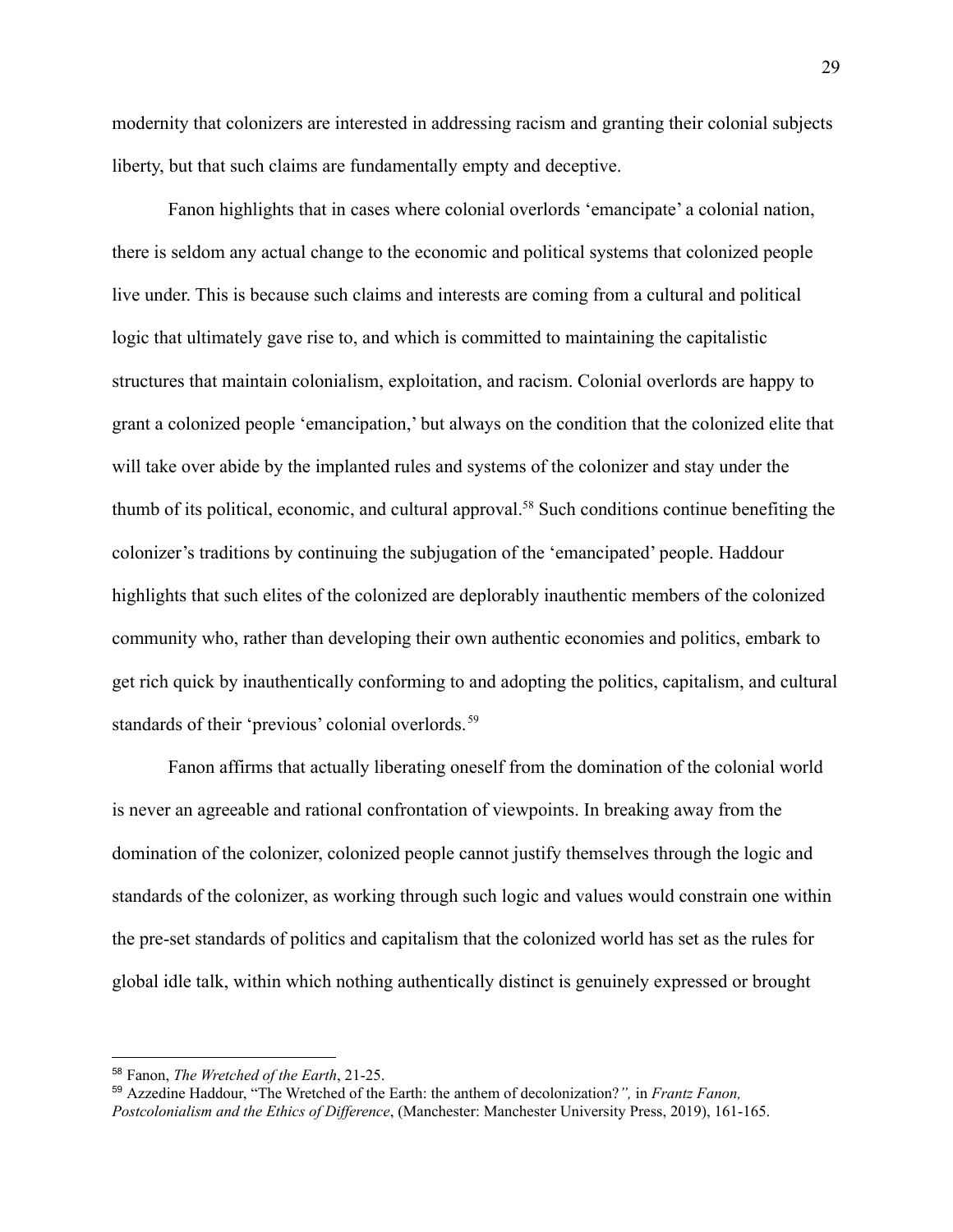about that could liberate the colonized.<sup>60</sup> Any genuine and authentic breaking away is a *provocation* that *rejects* the idle talk.<sup>61</sup> Because of this, authentic acts of liberation by colonized people will always be seen as a "enemy of values" through the politics and culture of their colonial overlords which will ascribe evil and 'violence' to such genuinely decolonial politics. <sup>62</sup>

Fanon's observations supplement consideration of 'idle-talk' by showing why forms of rebellious provocation are an inevitability for achieving the actual change necessary for collective authenticity. Be it of a minority culture, a queer pride, or a religious faith, a collective historical thrownness will always be limited if it restricts itself to defining and justifying itself through the 'proper' logic of the acceptable averageness from which it aims to authentically pivot. It must instead *define itself independently of such restraining rules*. In doing so, as Fanon quotes, it will always come off as foriegn, strange, provocative, strange, and/or unacceptable through the lenses of idle talk. $63$ 

As Ciccariello-Maher discusses, this act of a heritage group defining itself independently was held by Fanon as a creation of a new human being. Fanon believed that such creation, in its uprooting of a societal-order that once denied an oppressed people, and its provocation of the embedded resistance from those who seek to maintain their privilege under the status quo, would

<sup>60</sup> As Gordon affirmed in "Frantz Fanon, Fifty Years On: A Memorial Roundtable," when one attempts to respond to and refute a challenge to their humanness, a common mistake is to assume and take up the standards of humanness that the challenger has established, and to prove that one is able to meet them. Examples of this could include colonized people attempting to prove to their colonizers that they too are able of developing and running capitalism, colonized people proving that they can excel in the same kinds of sports, arts, and activities of the colonizer's culture, or women proving to men that they can take up the kinds of roles and positions that men grant esteem, worth, and power to. Gordon highlights that a key element of Fanon's philosophy and political thought is to avoid this kind of, as Gordon coins it, "epistemic colonization" (308-309).

<sup>61</sup> As de Warren discusses in "The Apocalypse of Hope: Political Violence in the Writings of Sartre and Fanon", Sartre viewed such authentic liberation as one which recognizes the status-quo conditions as the "impossibility of change", one which is "the very object which has to be transcended if life is to continue"(49). He notes that in *Critique of Dialectical Reason*, Sartre exemplifies this idea in the 1789 revolutionary storming of the Bastille  $(48-50)$ .

<sup>62</sup> Fanon, *The Wretched of the Earth*, 5-6.

<sup>63</sup> Fanon, *Racism and Culture*, 214.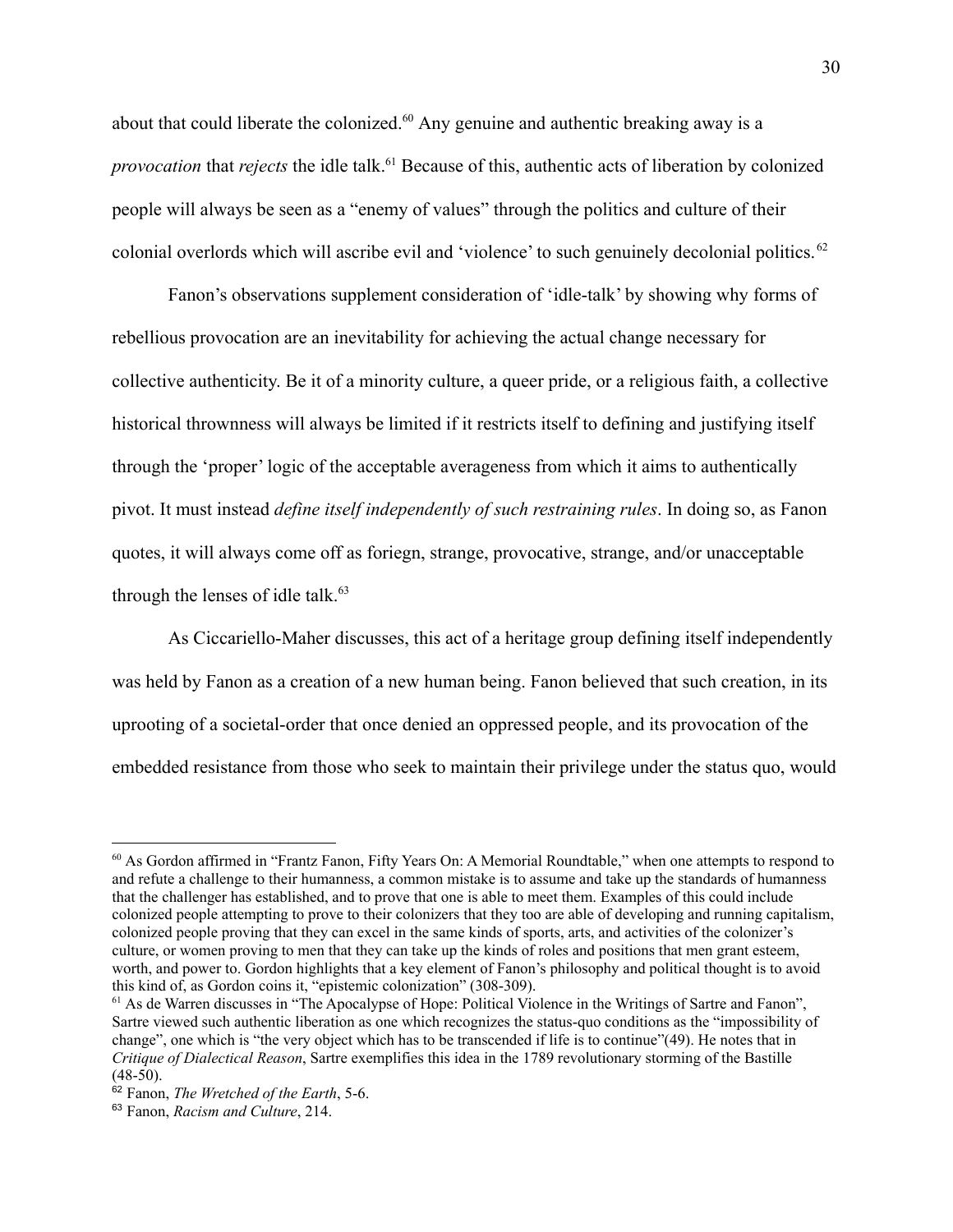inevitably be a violent one.<sup>64</sup> This 'violence' that is spoken of, however, is widely encompassing, and often encompasses acts of resistance that, while often countered by authorities in the same brutal way that violence is responded to, might not be considered violence at all by those who are in unity or solidarity with the heritage group. Ciccariello-Maher notes that even acts of simply appearing in public, such as the black-youth led flash mob phenomena in Philadelphia, which provoked the curfew and public-gathering laws that authorities had set against their commitment to demonstrate against racial injustice, are already held and treated in themselves as violent, anarchic, uncivil, and unacceptable behaviors by authorities, and are brutally responded to as such.<sup>65</sup> With this, one can recognize many other examples, such as the 'disgusting' taboo that authentic queer public displays of affection may evoke amongst societies of heterosexual standards, or the unacceptable incivility of those who provokingly defy dress codes or standards, which would also ultimately acts of violently provoking the established idle talk of the 'They" status-quo. Heritage groups must have the courage and tenacity to face this state of being a provoker, one which the flourishing of their authenticity necessarily brings about.

## **Conclusion**

Reflecting on Heidegger's *Being and Time* and the works of Fanon, this paper has demonstrated historical thrownness as the main focus of authenticity, and through this, the feasibility and necessity of pursuing authenticity collectively. In considering the constitution of they-ness, it has also recognized how certain communities can become much more marginalized than others, and due to this, face much more harrowing challenges in their striving for authenticity. Finally, in relating Fanon's thought to *Being and Time*'s idle talk, provocation was

<sup>&</sup>lt;sup>64</sup> Gordon, Lewis R., George Ciccariello-Maher, and Nelson Maldonado-Torres, "Frantz Fanon, Fifty Years On : A Memorial Roundtable," In *Radical Philosophy Review*, 16, no.1 (2013): 315, https://doi.org/10.5840/radphilrev201316125.

<sup>65</sup> Ciccariello-Maher, "Frantz Fanon, Fifty Years On : A Memorial Roundtable," 316.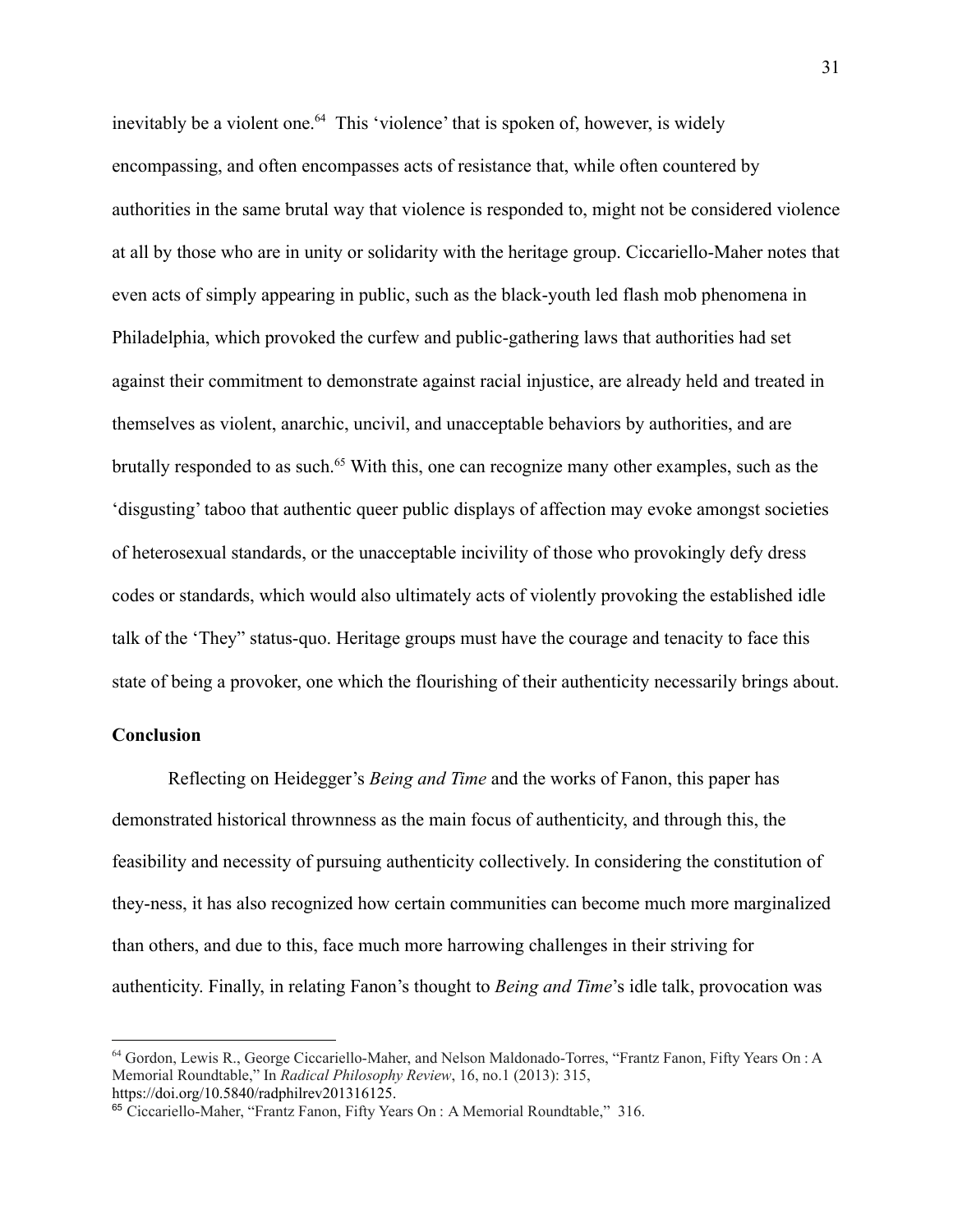recognized as an inevitability of genuine achievements of collective authenticity. With this, one ought to recognize that freeing ourselves to pursue our own authentic callings is an activity that requires us to march hand in hand with our fellow heritage comrades. The full accomplishment of such, be it oftentimes a difficult and provocative one, is what will allow a historical thrownness to shine and project itself to its full authentic magnificence.

# **Bibliography**

- Aboutorabi, Rozita. "Heidegger, Education, Nation and Race." *Policy Futures in Education* 13, no. 4 (2015): 415-423. [https://doi.org/10.1177/1478210315571219.](https://doi.org/10.1177/1478210315571219)
- Alessandrini, Anthony C. "'Any Decolonization Is a Success': Fanon and the African Spring", in *Frantz Fanon and the Future of Cultural Politics*, 163-188. London, UK: Lexington Books, 2014.
- Cameron, W. S. K. ."Martin Heidegger: Individual and Collective Responsibility." In *Engaging Nature: Environmentalism and the Political Theory Canon*, edited by Peter F. Cannavò and Joseph H. Lane, 239–52. Cambridge: The MIT Press, 2014. [http://www.jstor.org/stable/j.ctt1287j06.18.](http://www.jstor.org/stable/j.ctt1287j06.18)
- de Warren, Nicolas. "The Apocalypse of Hope: Political Violence in the Writings of Sartre and Fanon." *Graduate Faculty Philosophy Journal* 27, no. 1 (2006): 25-59. [https://doi-org.electra.lmu.edu/10.5840/gfpj200627118.](https://doi-org.electra.lmu.edu/10.5840/gfpj200627118)
- Dostal, Robert J. "The Public and the People: Heidegger's Illiberal Politics." *The Review of Metaphysics* 47, no. 3 (1994): 517–55. <http://www.jstor.org/stable/20129531>.
- Egan, David. "*Das Man* and Distantiality in *Being and Time*" *Inquiry: An Interdisciplinary Journal of Philosophy* 55, no. 3 (2012): 289-306, [https://doi.org/10.1080/0020174X.2012.678606.](https://doi.org/10.1080/0020174X.2012.678606)
- Fanon, Frantz. "Racism and Culture." Translated by Haakon Chevalier. In *I Am Because We Are: Readings In Africana Philosophy*, edited by Fred L. Hord and Jonathan S. Lee, 206-216. Amherst, MA: University of Massachusetts Press, 2016.
- –. *The Wretched of the Earth*. Translated by Richard Philcox. New York, NY: Grove Press, 2004.